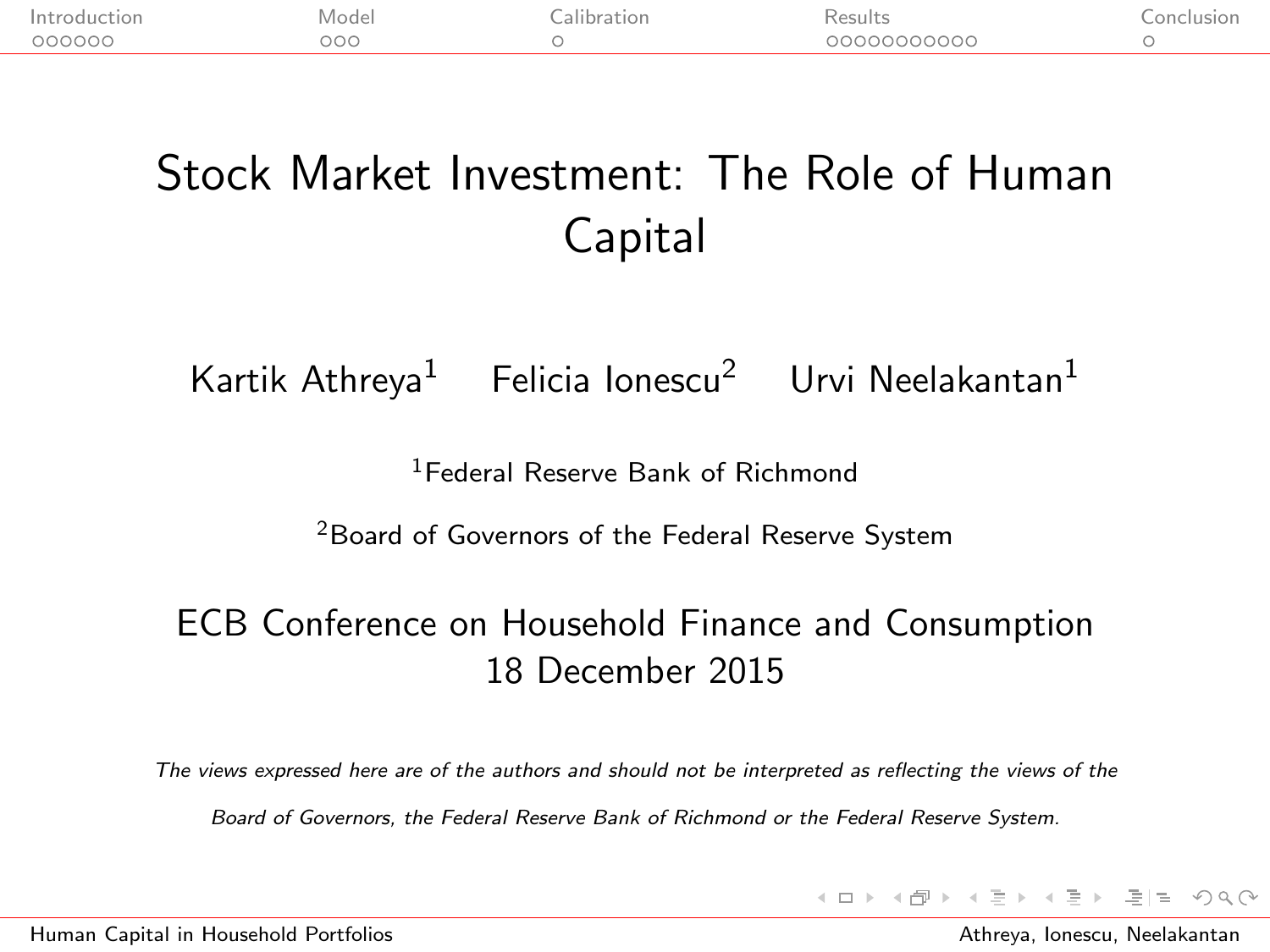| Introd<br>. | ode | . |                 |  |
|-------------|-----|---|-----------------|--|
| 000000      | 000 |   | <u>.0000000</u> |  |
|             |     |   |                 |  |

### <span id="page-1-1"></span>Background

- $\triangleright$  Stock market investment is generally limited.
	- 1. Large fraction of households avoid [participation altogether.](#page-39-0)
	- 2. Even among those who invest, equity holdings as a share of financial wealth are frequently modest.
- <span id="page-1-0"></span> $\triangleright$  These observations have proved extremely challenging to explain in models without imposing nonstandard preferences, stock market participation costs, or imperfect information.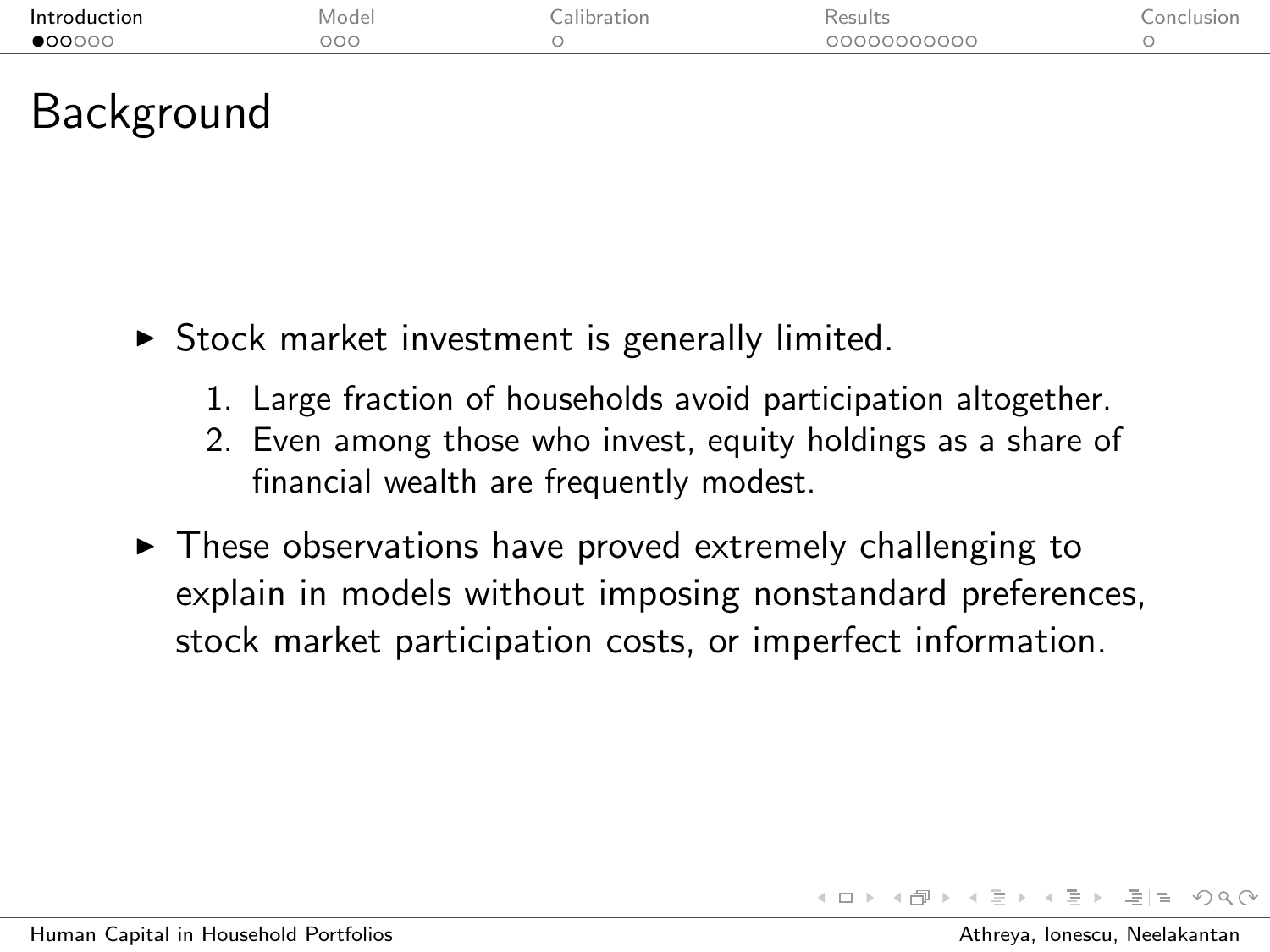| Introduction<br>Mode <sub>r</sub><br>.<br>______ | esults.    |  |
|--------------------------------------------------|------------|--|
| റ≘ററ<br>೨೦೯                                      | 2000000000 |  |

Estimated Participation Rate over the Life Cycle (SCF, 1973-1975 Birth Cohort)



<span id="page-2-0"></span>[Human Capital in Household Portfolios](#page-0-0)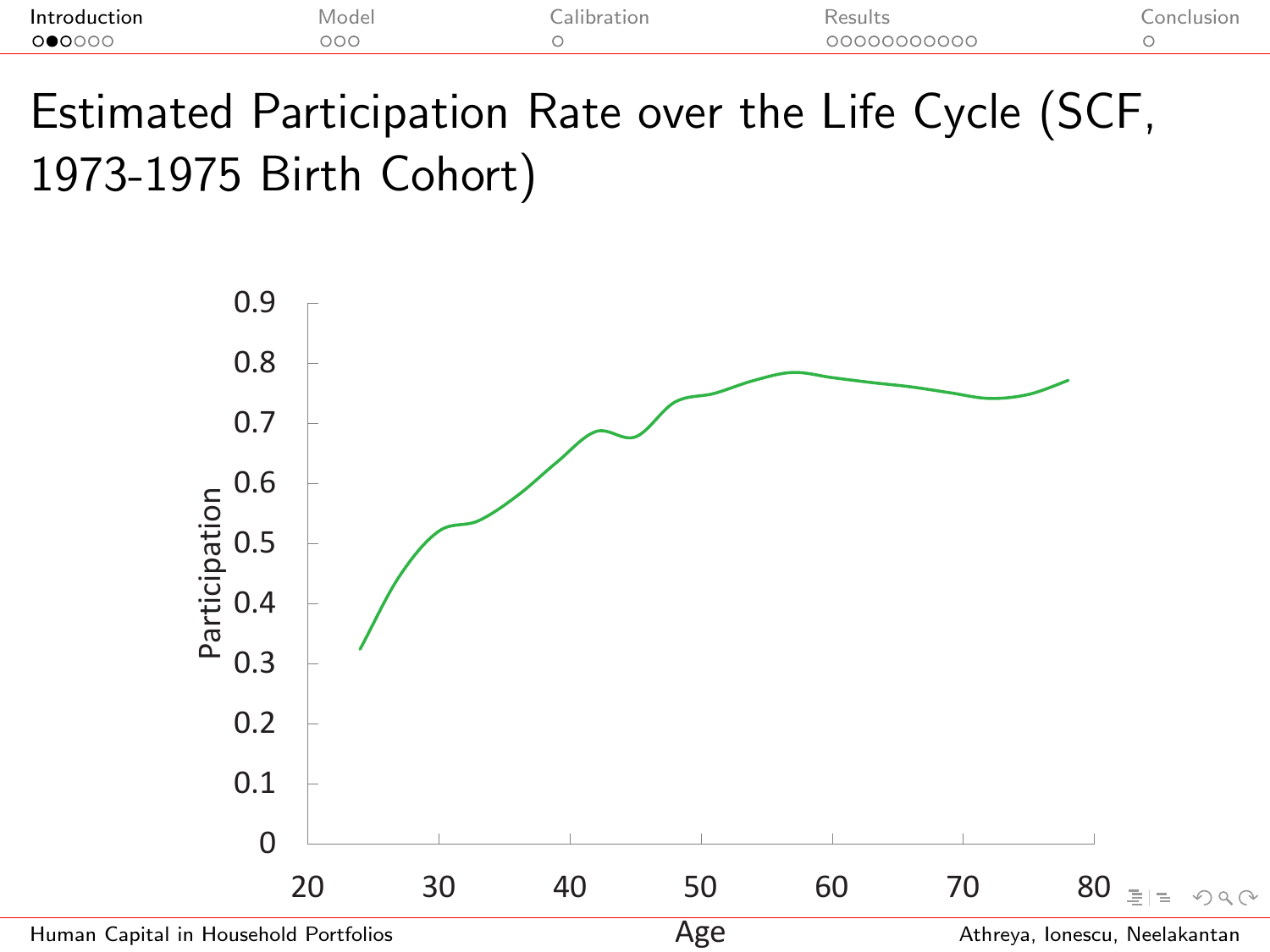| Introduction<br>. | ode.<br>_______ | . |         |  |
|-------------------|-----------------|---|---------|--|
| 00000             | OС              |   | naaaaac |  |
|                   |                 |   |         |  |

Estimated Average Share of Stocks in Portfolio Conditional on Participation for 1973-1975 Birth Cohort (SCF)





<span id="page-3-0"></span>Athreya, Ionescu, Neelakantan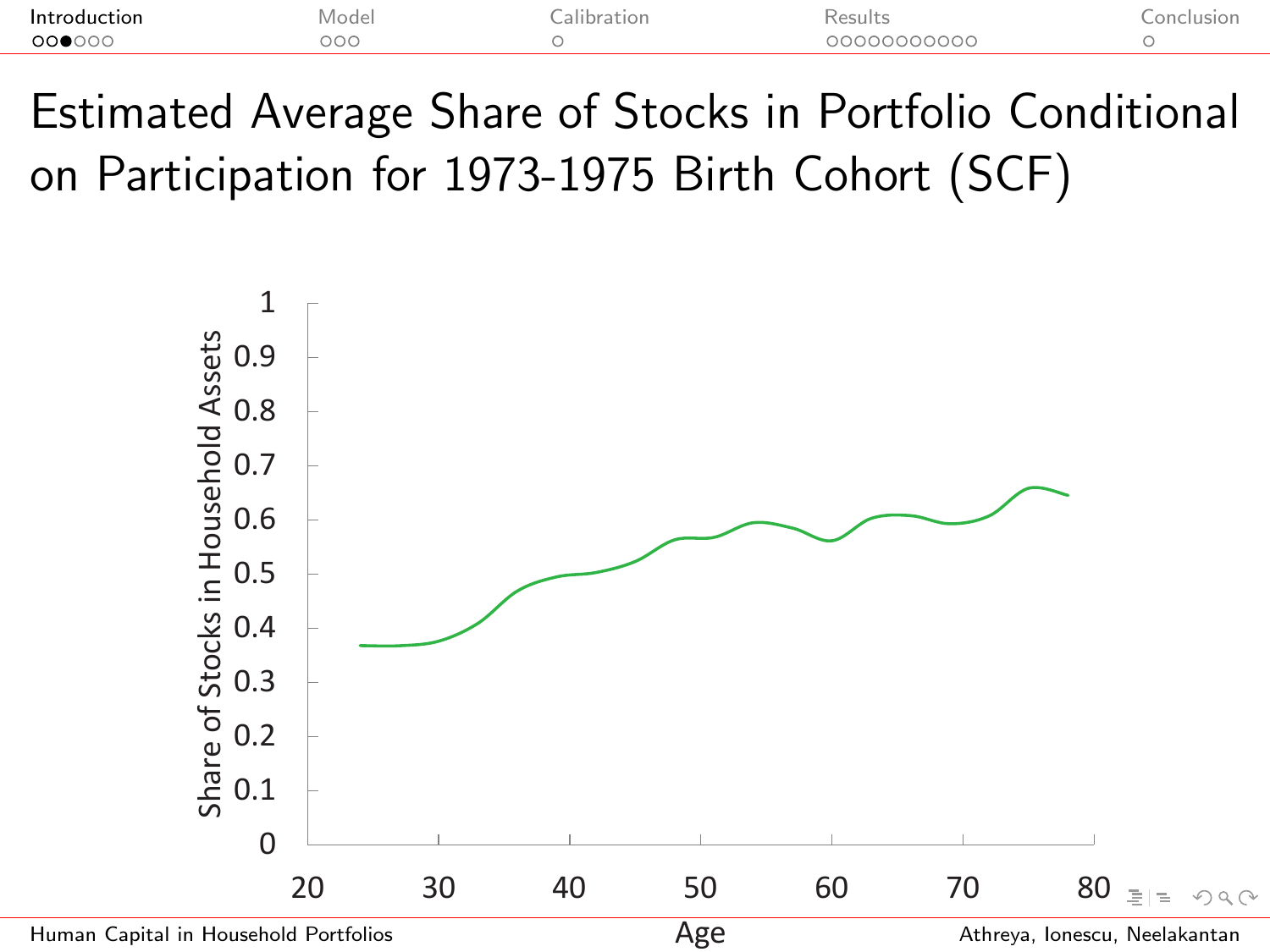| Introduction<br>000000 | Model<br>000 | calibration. | Results<br>00000000000 | Conclusion |
|------------------------|--------------|--------------|------------------------|------------|
| What We<br>הנ          |              |              |                        |            |

- $\triangleright$  We show that once human capital *investment* is allowed for, stock market investment can be well-understood within an entirely standard setting.
- $\triangleright$  We embed the classic Ben-Porath (1967) model of time allocation between working ("earning") and human-capital accumulation ("learning") into a life-cycle consumption-savings model with uninsurable idiosyncratic labor income risk and financial portfolio choice.
- <span id="page-4-0"></span> $\triangleright$  To our knowledge, we are the first to study human capital investment and financial investment decisions in such a setting.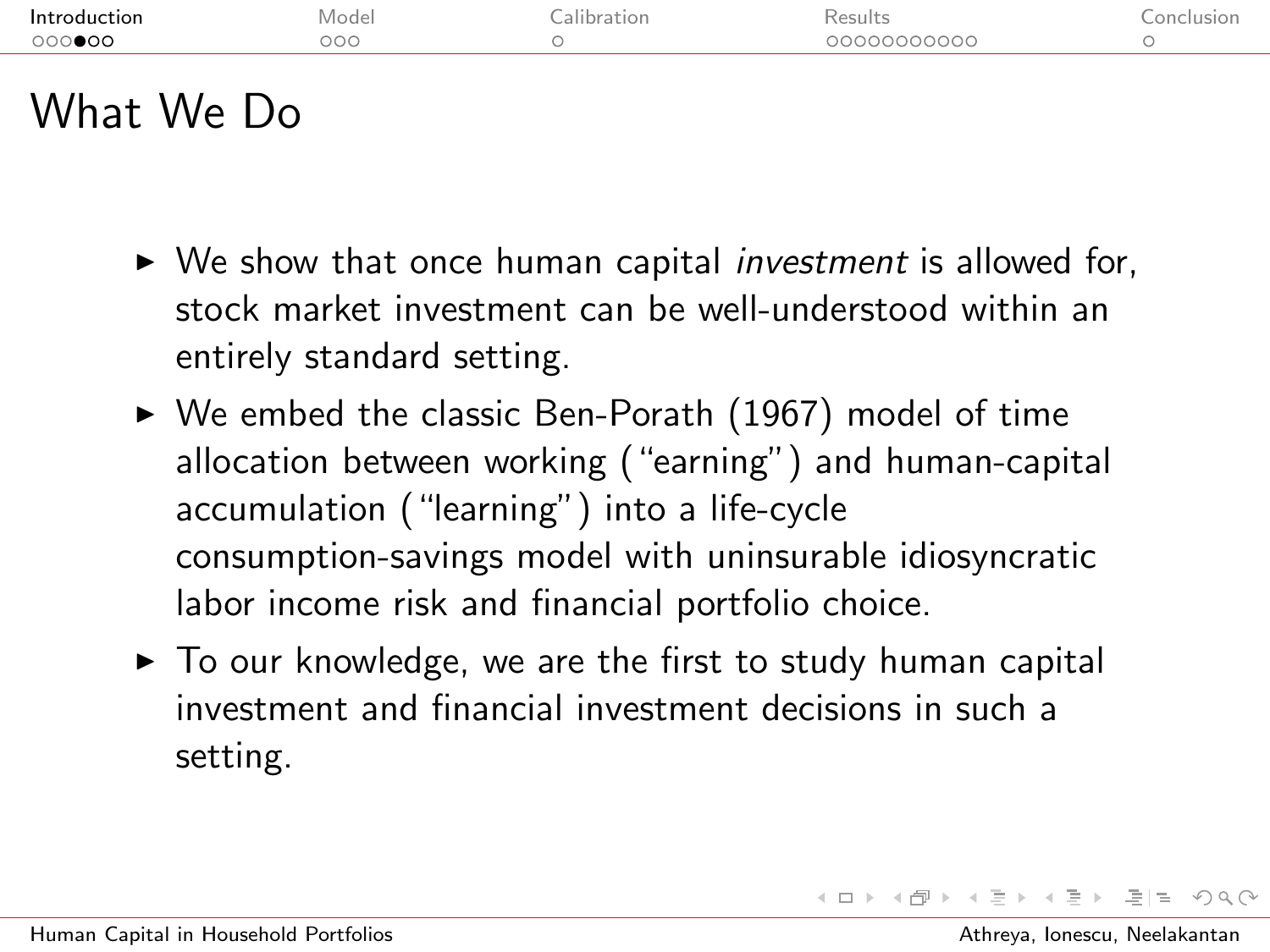| Introduction<br>. | Vlode<br>______ | `as⊔h<br>.        |  |
|-------------------|-----------------|-------------------|--|
| ാററൈ⊜റ            | oor             | 1233000000<br>DOG |  |

## What is the basic mechanism?

- $\blacktriangleright$  Human and financial wealth are competing assets:
	- $\triangleright$  initial conditions matter for the net returns to investments
	- $\triangleright$  there is risk and diminishing returns
- $\triangleright$  Low human capital means high expected marginal returns to learning vs constant expected returns to stocks. For many, human capital wins early in life, stocks later.

 $F = \Omega Q$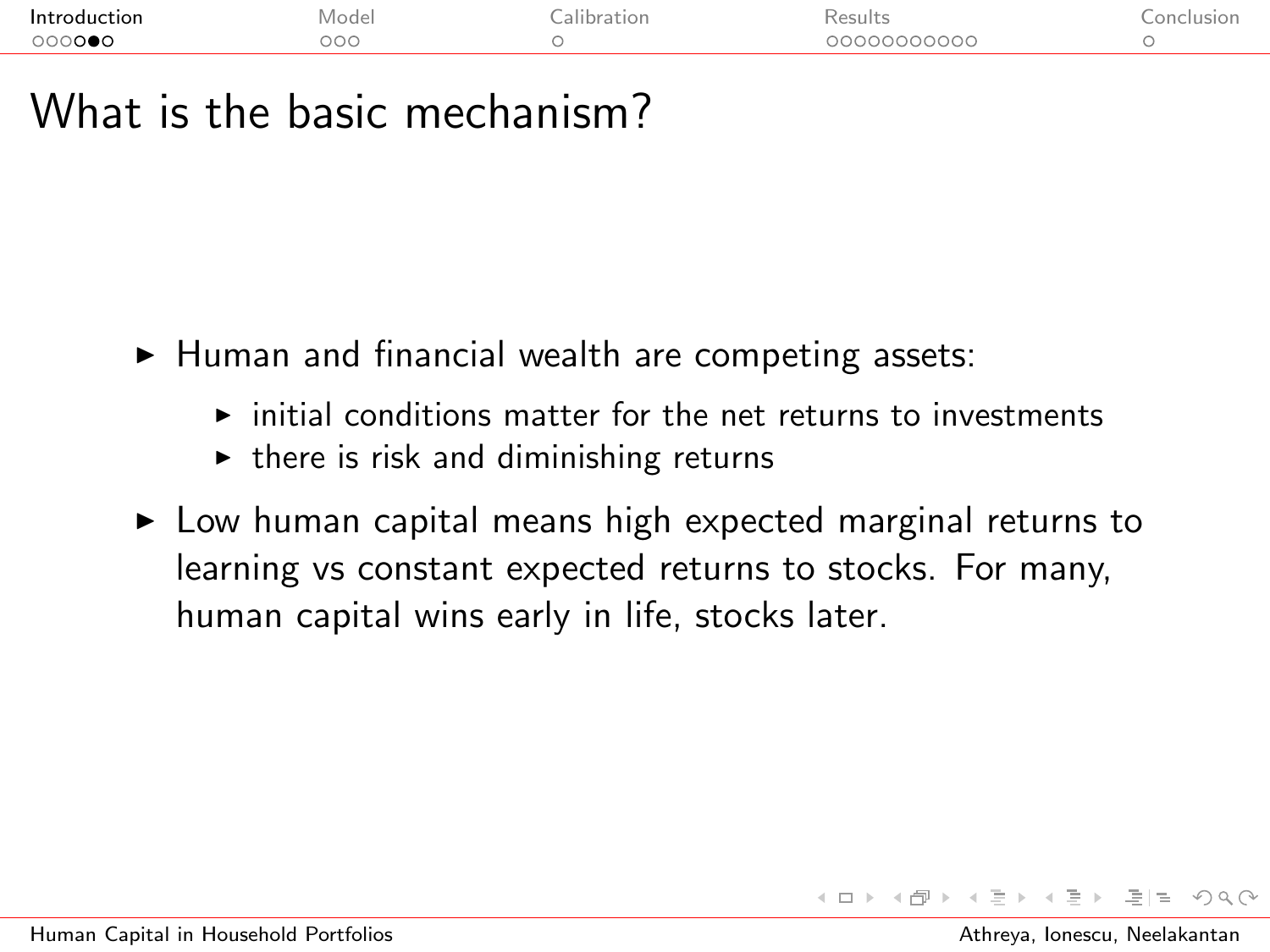| 000000<br>20000000000<br>へへへ<br>200 |  |
|-------------------------------------|--|

## Related literature

#### $\blacktriangleright$  Participation

- ▶ Fixed cost of entry: Cocco (2005); Campbell, Cocco, Gomes, and Maenhout (2001); Haliassos and Michaelides (2003)
- $\triangleright$  Nonstandard preferences: Habit formation (Gomes and Michaelides, 2003; Polkovnichenko, 2007) or heterogeneous risk preferences (Gomes and Michaelides, 2005)
- $\triangleright$  Wedge between borrowing and risk-free savings rate: Davis, Kubler, and Willen (2006)
- $\blacktriangleright$  Shares
	- $\blacktriangleright$  Justifying (100-age) financial planning rule-of-thumb Exogenous labor supply: Cocco, Gomes, and Maenhout (2005)); Viceira (2001)

<span id="page-6-0"></span>Endogenous labor supply: Gomes, Kotlikoff, and Viceira (2008) Information frictions: Chang, Hong, and Karabarbounis (2014)

- **Obtaining empirically-consistent predictions:** Benzoni, Collin-Dufresne, and Goldstein (2007)
- $\blacktriangleright$  Human capital
	- ▶ Ben-Porath (1967), Guvenen (2009), Huggett, Ventura and Yaron (2011)
	- ▶ Lindset and Matsen (2011), Roussanov (2010), Kim, Maurer and Mitchell (2013) KITIK KARA KE KE ELI ANGO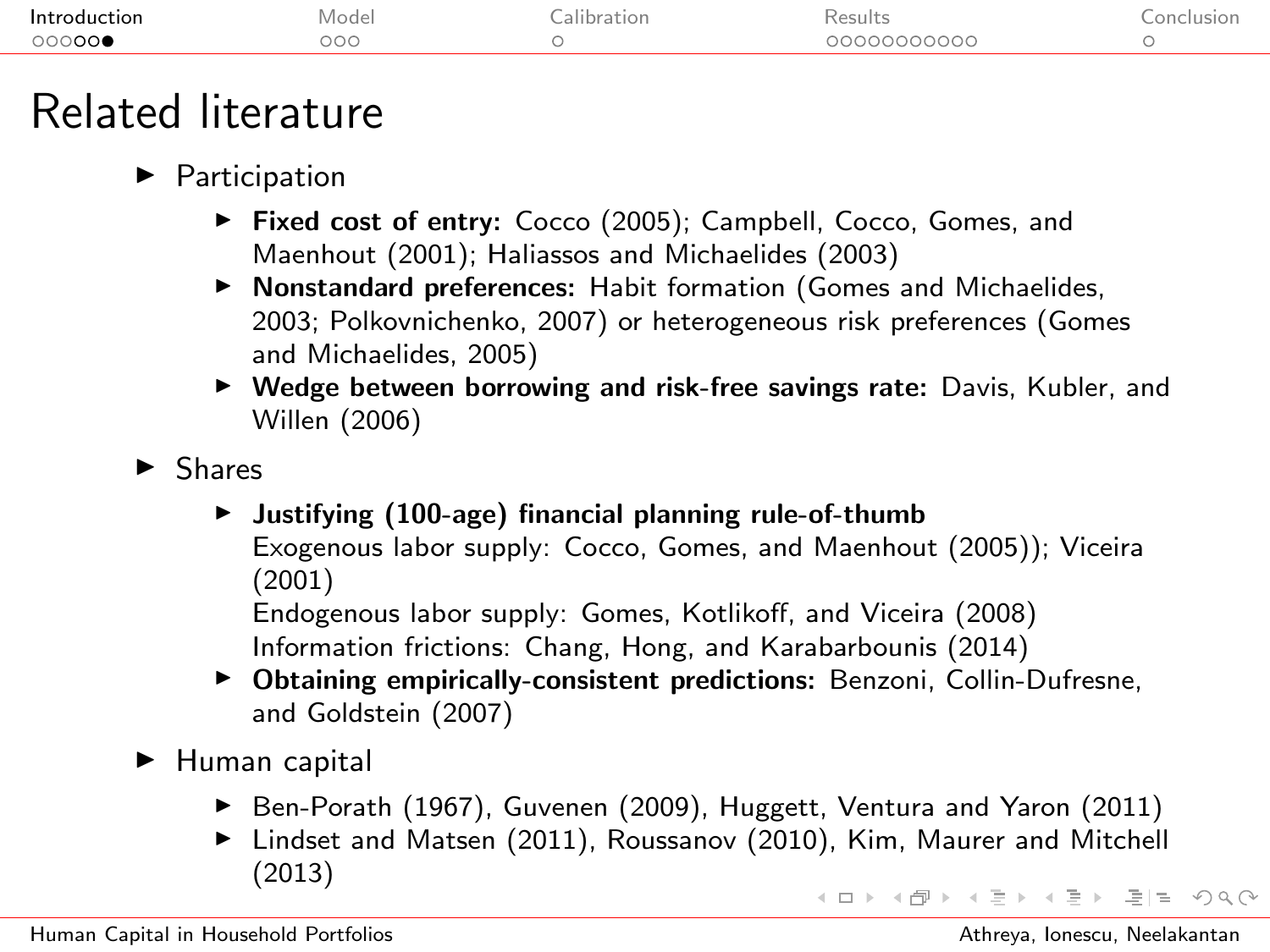| Introduc<br>поп | Model | ີາsults ີ  |  |
|-----------------|-------|------------|--|
| COQOOQ          |       | 0000000000 |  |
|                 |       |            |  |

#### Environment

- $\blacktriangleright$  Life-cycle consumption savings model.
- $\triangleright$  Agents start life in the model as young adults.
- $\blacktriangleright$  Endowed with human capital,  $h_1$ , immutable learning ability, a, and initial assets,  $x_1$ .
	- $\blacktriangleright$  jointly drawn according to distribution  $F(a, h, x)$
- $\triangleright$  Divide time between work and human capital accumulation (Ben-Porath (1967)).
- $\triangleright$  Consume and allocate any savings between risky asset  $s_t$  and risk-free asset  $b_t$
- ► Can borrow using non-defaultable debt,  $b_t > -b$

<span id="page-7-0"></span>マーロー マニューマニュー コーヒー くりのか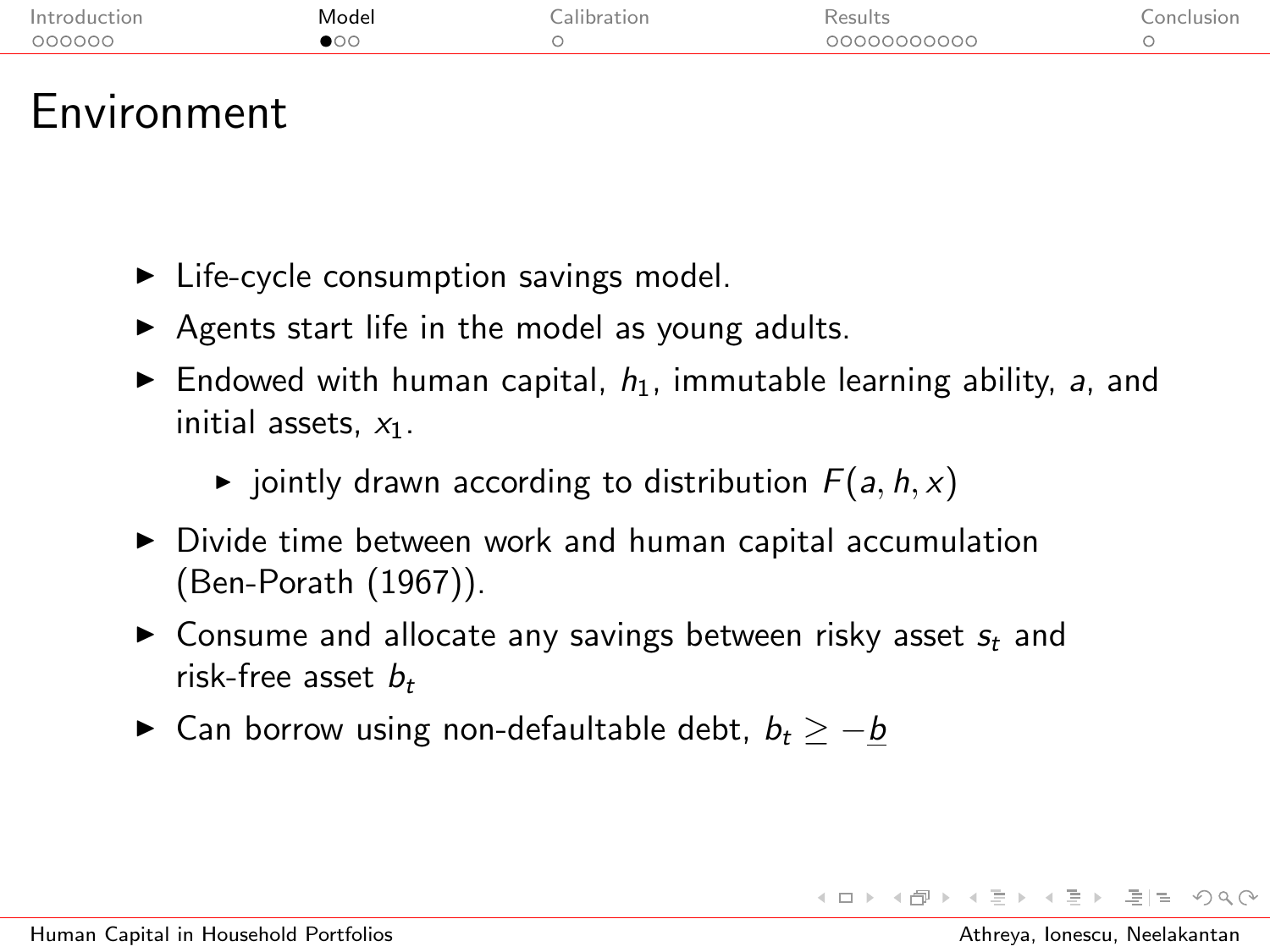| ın<br>ior<br>. | lode. | . |        | _____ |
|----------------|-------|---|--------|-------|
| coopor.        |       |   | つくつくつく |       |
|                |       |   |        |       |

#### Environment cont.

- $\blacktriangleright$  Preferences: CRRA utility function with common discount factor  $\beta$
- Financial wealth:  $x_{t+1} = R_i b_{t+1} + R_{s,t+1} s_{t+1}$  with

$$
R_{s,t+1} = R_f + \mu + \eta_{t+1} \text{with } \eta_{t+1} \sim N(0, \sigma_\eta^2) \text{ iid}
$$

$$
\blacktriangleright R_i = R_f(b_t > 0) \text{ and } R_i = R_b = R_f + \phi(b_t < 0)
$$

- ► Human capital:  $h_{t+1} = h_t(1-\delta) + a(l_t h_t)^{\alpha}$
- $\blacktriangleright$  Labor income:  $\log(y_t) = G(w_t, h_t, l_t) + z_t$

 $\rightarrow$   $\equiv$   $\rightarrow$   $\equiv$   $\equiv$   $\land$   $\land$   $\land$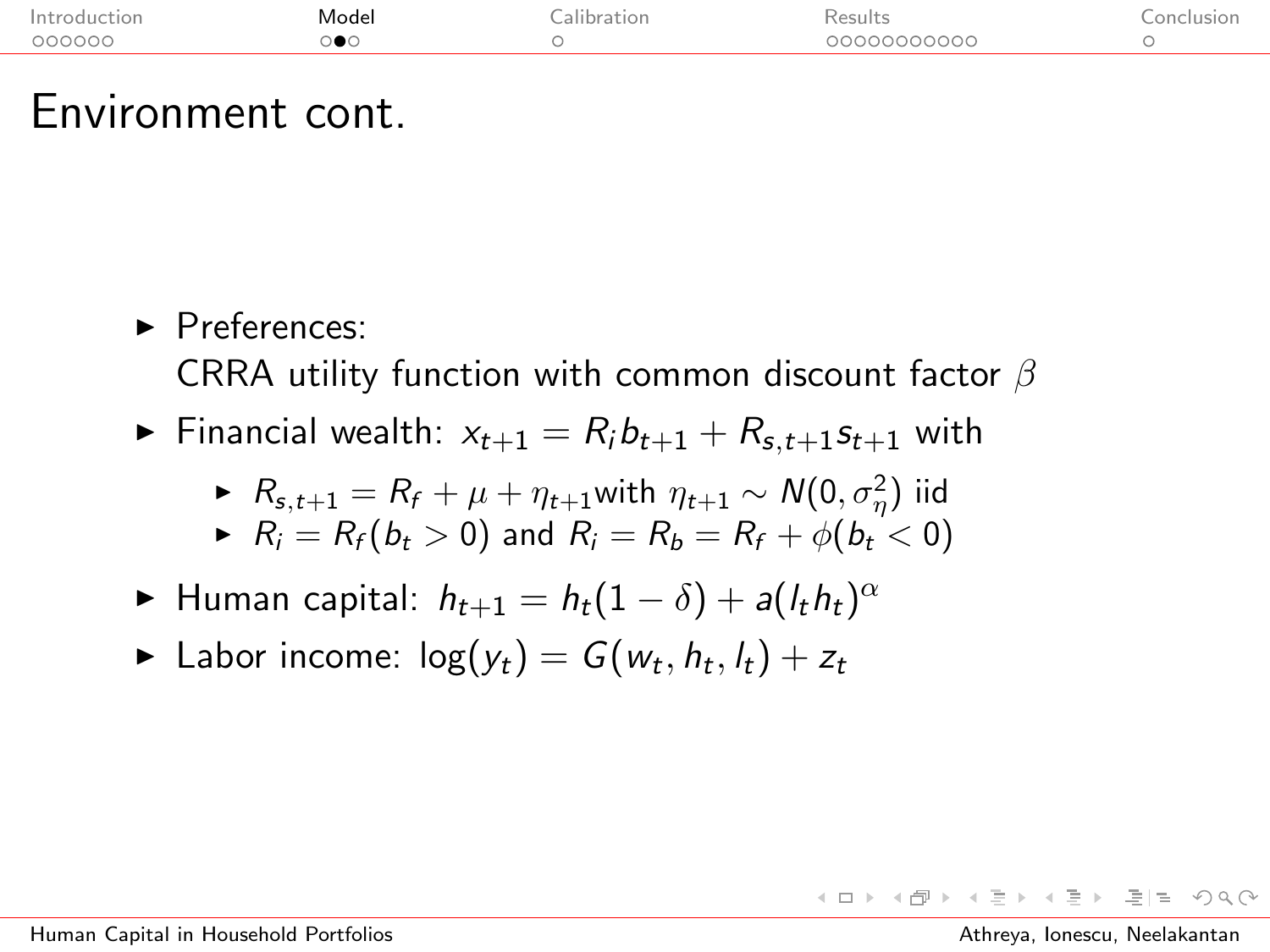| Introdu<br>∵tior | Model | 211 | Results<br>. | 51 0 11 1 |
|------------------|-------|-----|--------------|-----------|
| 00000C           |       |     | ,00000000    |           |

## Agent's Problem I

Retirement (state  $t, a, h, b, s$ )

$$
V^R = \sup_{b',s'} \left\{ \frac{c_t^{1-\sigma}}{1-\sigma} + \beta V^{R'} \right\}
$$

s.t.

$$
c+b^{'}+s^{'}\leq \phi(y_J)+R_i b+R_s s
$$

 $\blacktriangleright$  Working (state t, a, h, b, s, u,  $\nu$ )

$$
V = \underset{l, h', b', s'}{\sup} \left\{ \frac{c_t^{1-\sigma}}{1-\sigma} + \beta E_{u'/u} V' \right\}
$$

s.t.

$$
c + b^{'} + s^{'} \leq w(1 - l)hz + R_i b + R_s s + \tau(t, y, x)
$$
 (1)

$$
l \in [0,1] \tag{2}
$$

$$
h' = h(1-\delta) + a(hI)^{\alpha} \tag{3}
$$

#### (ロ ) ( d) )  $\equiv$  $E|E \cap Q$  $\mathbb{R}^2$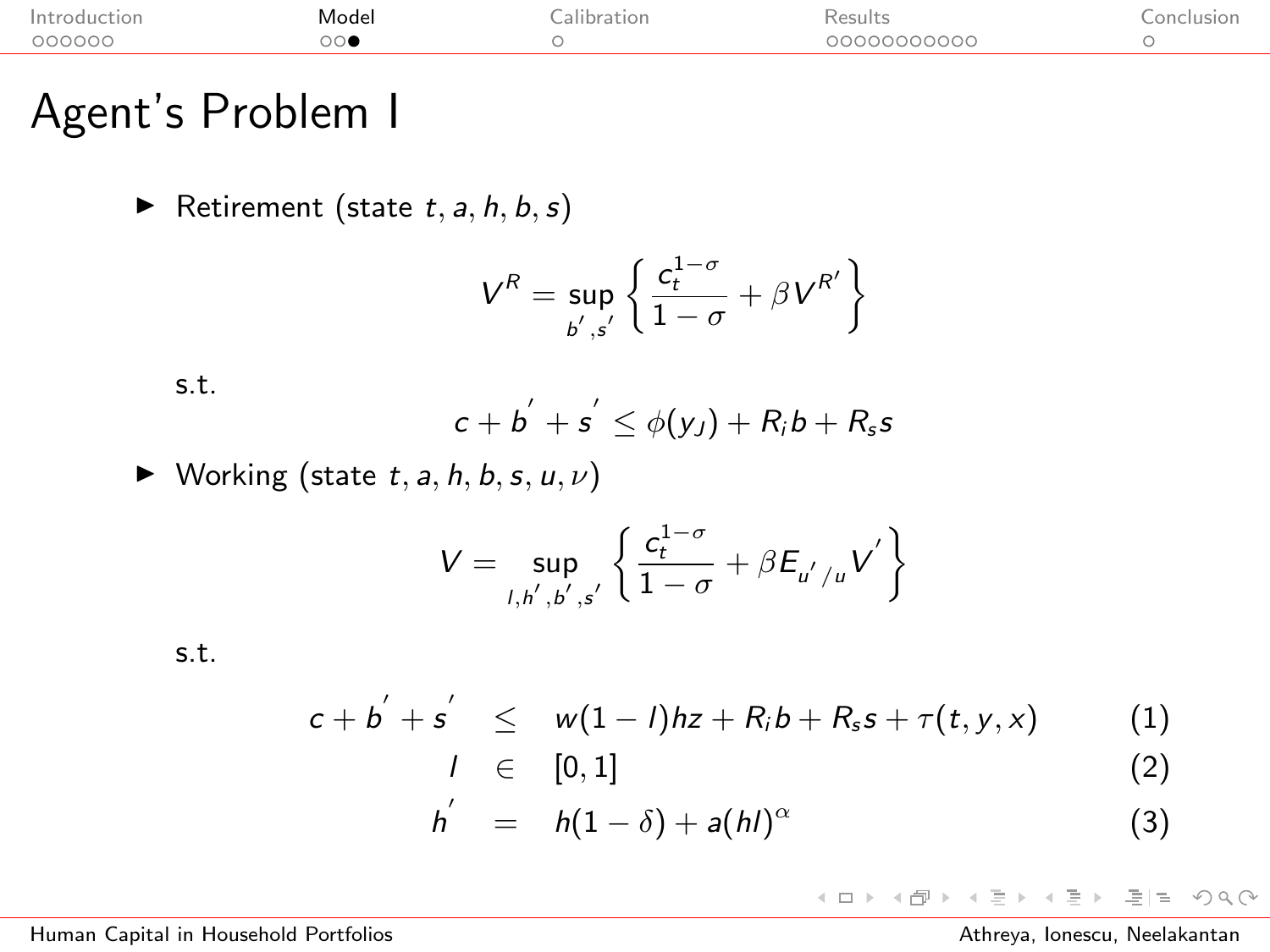| ۱n     | ode<br>______ | . | .      |  |
|--------|---------------|---|--------|--|
| COOOOC | 200           |   | אראראר |  |
|        |               |   |        |  |

## <span id="page-10-1"></span>Calibration

- $\triangleright$  Standard parameters  $\beta = 0.96$ ,  $\sigma = 5$
- $\triangleright$  Wage and human capital accumulation parameters  $g = 0.0014$ ,  $\delta = 0.0114$ ,  $\alpha = 0.7$
- $\blacktriangleright$  Asset markets parameters  $\mu = 0.06$ ,  $R_f = 1.02$ ,  $R_b = 1.11$ ,  $\sigma_\eta = 0.157$
- $\blacktriangleright$  [Earnings process](#page-44-0)  $\rho=$  0.955,  $\sigma_{\omega}^2=$  0.055,  $\sigma_{\nu}^2=$  0.017
- $\triangleright$  [Distribution of initial unobservable characteristics](#page-42-0) Assumed log-normal and estimated to match 102 statistics of the life-cycle earnings distribution in the [CPS data](#page-43-0)
	- $\blacktriangleright$  The model produces  $\rho_{ab} = 0.65$ .

<span id="page-10-0"></span> $\mathcal{A} \oplus \mathcal{A} \oplus \mathcal{A} \oplus \mathcal{A} \oplus \mathcal{A} \oplus \mathcal{A} \oplus \mathcal{A} \oplus \mathcal{A} \oplus \mathcal{A}$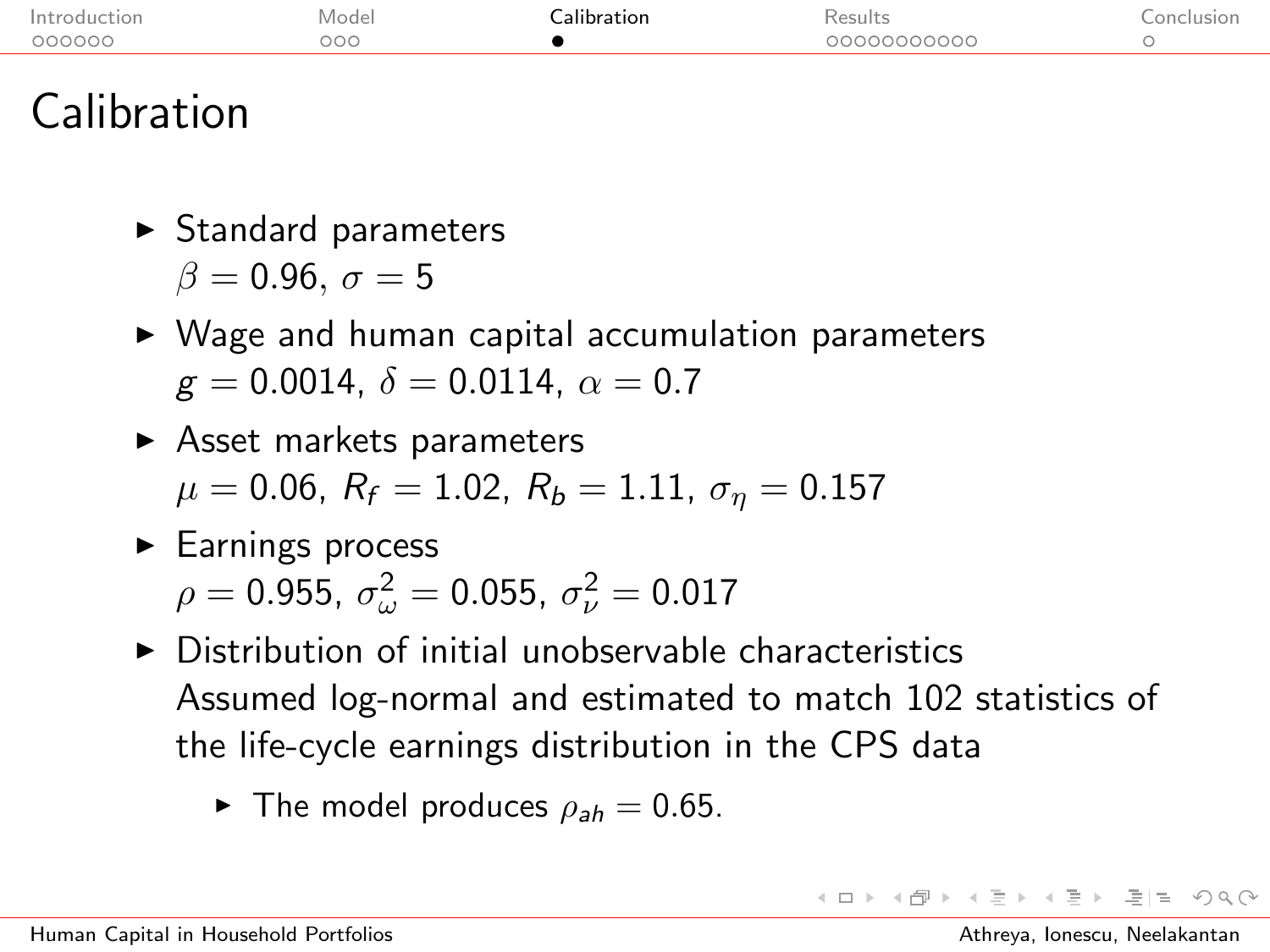|                  |             | . | $\sim$<br>. |  |
|------------------|-------------|---|-------------|--|
| $\cap \cap \cap$ | $\sim$<br>. |   |             |  |
|                  |             |   |             |  |

## Model Fit



[Human Capital in Household Portfolios](#page-0-0) Athreya, Ionescu, Neelakantan

<span id="page-11-0"></span>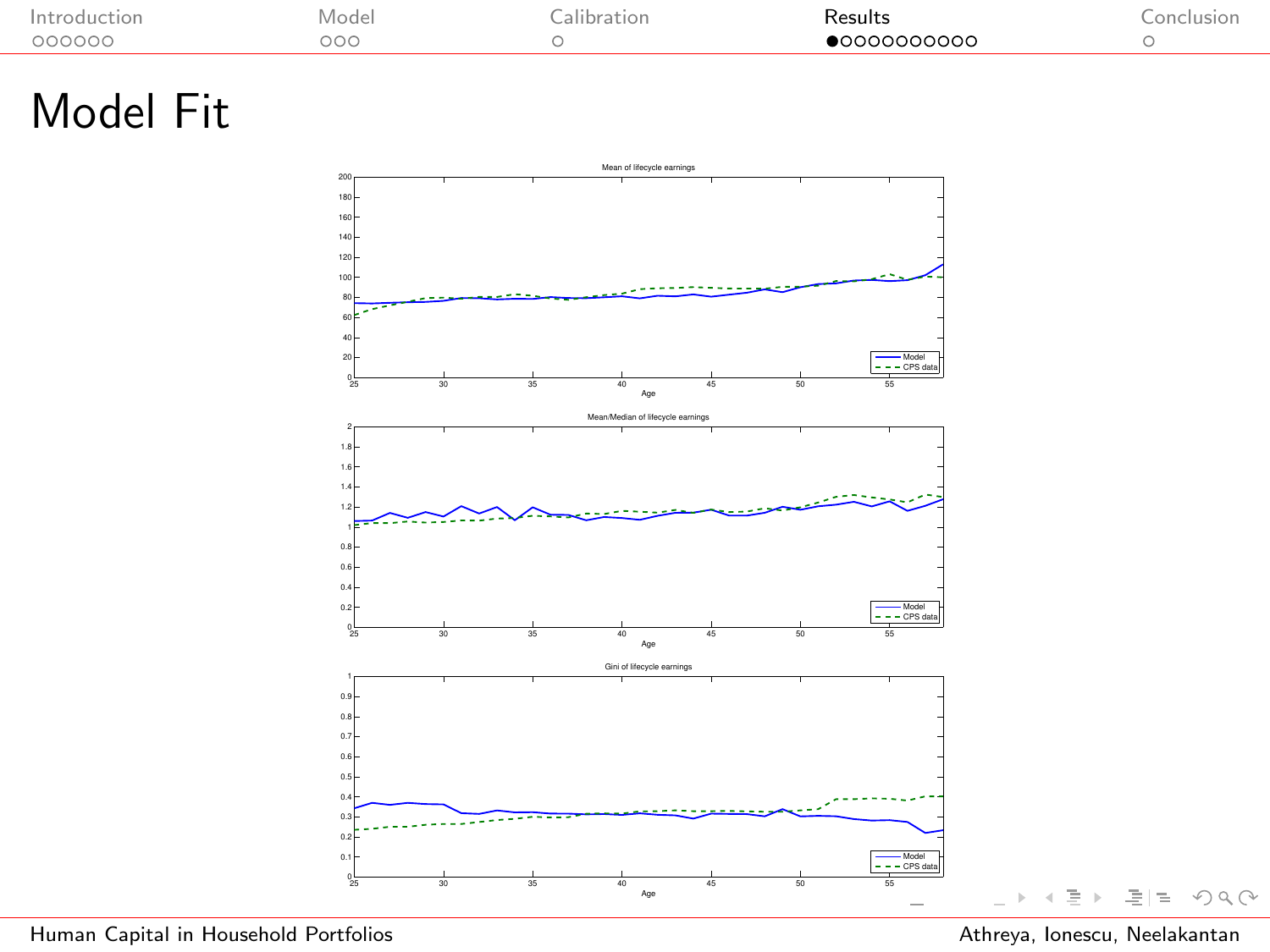| . | ___ | . |
|---|-----|---|
|   |     |   |

## Non-targeted wealth over the life-cycle



 $4.171$ 

[Human Capital in Household Portfolios](#page-0-0) Athreya, Ionescu, Neelakantan

≃

<span id="page-12-0"></span> $Omega \circ \alpha$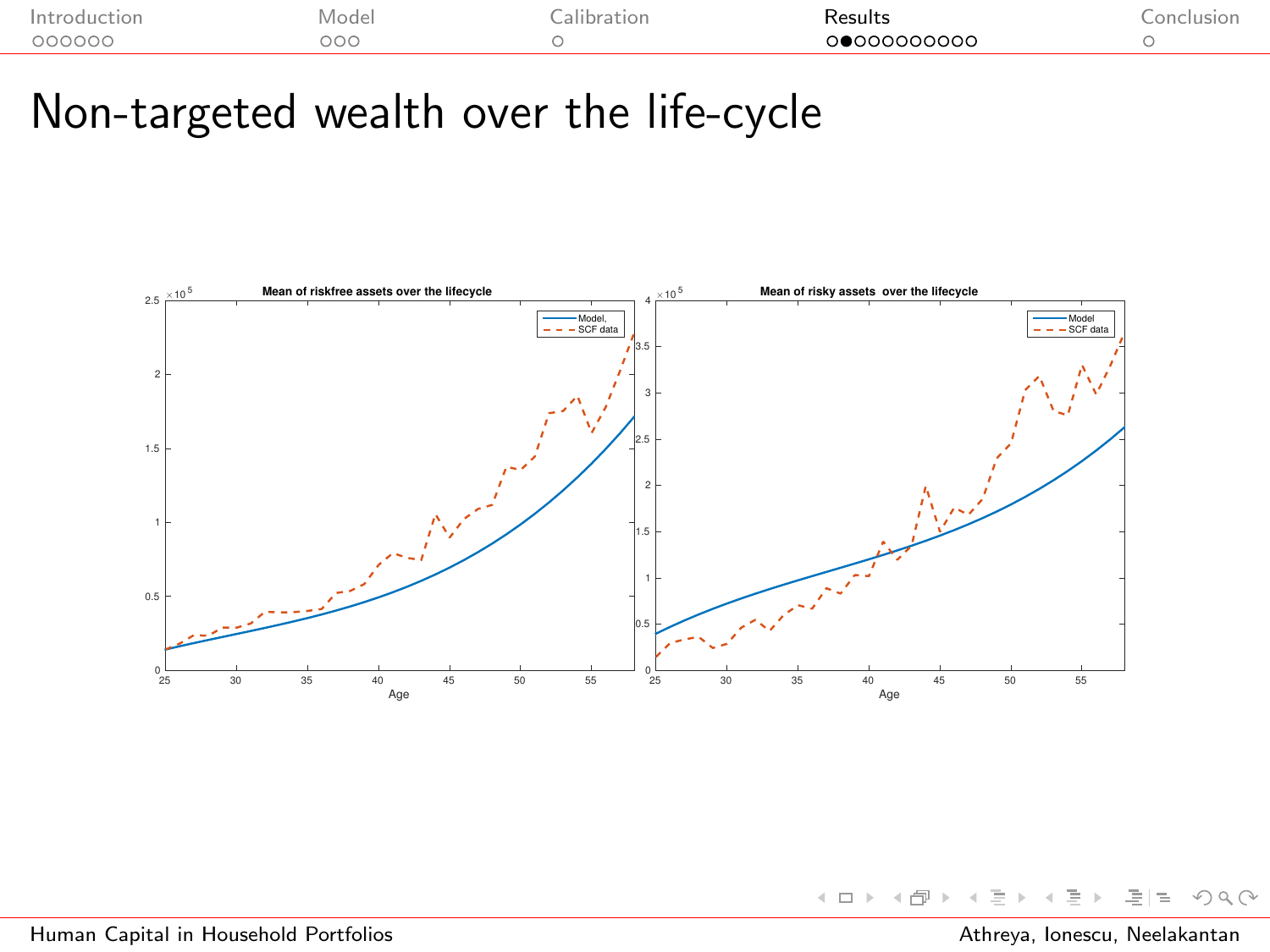| ⊺∩r    | ode<br>VI.<br>______ | . | .         | $\sim$ 12 |
|--------|----------------------|---|-----------|-----------|
| 00000C | DО                   |   | LOOOOOOOO |           |
|        |                      |   |           |           |

Time Allocated to Human Capital over the Life Cycle



 $\leftarrow$   $\Box$   $\rightarrow$ 

 $OQ$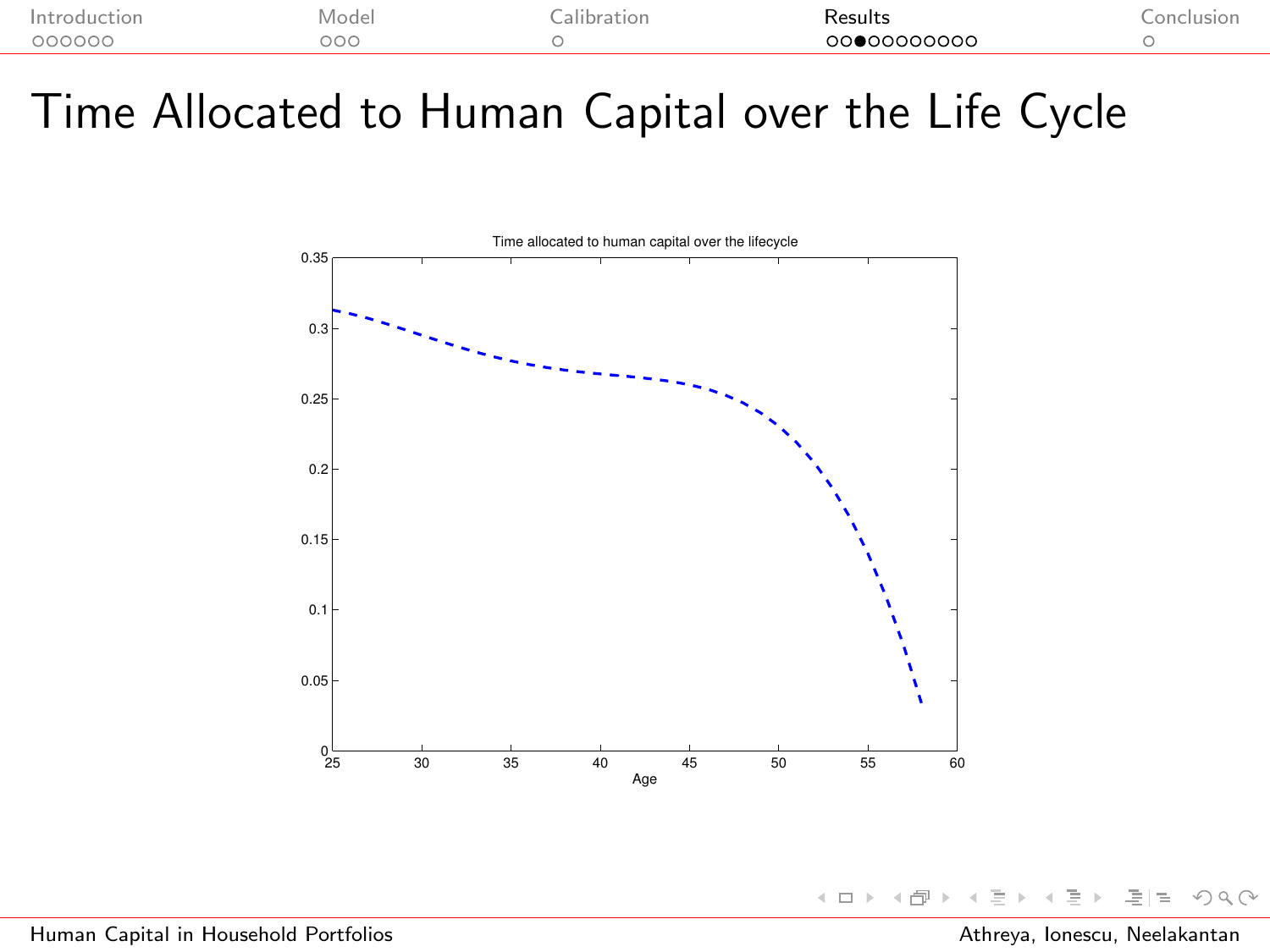|      | Mode | . | $100 - 111$<br>. | $\cap n$ |
|------|------|---|------------------|----------|
| nnnn |      |   | ററററെ<br>n.      |          |
|      |      |   |                  |          |

## Stock-Market Participation over the Life Cycle



 $OQ$  $\leftarrow$   $\Box$   $\rightarrow$ ≃ 르트

[Human Capital in Household Portfolios](#page-0-0) Athreya, Ionescu, Neelakantan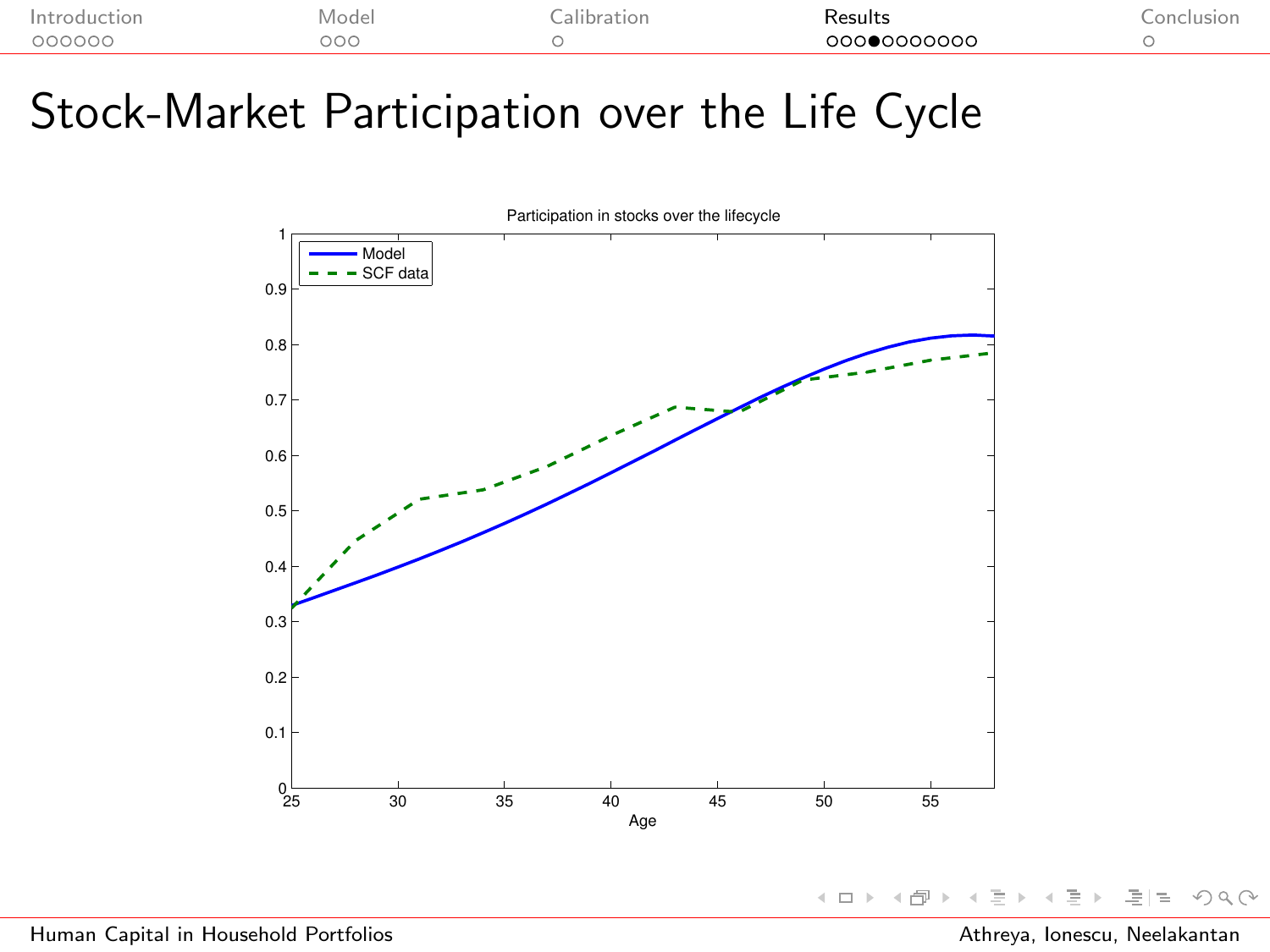| $\sim$ | . |
|--------|---|
| oc     |   |

#### <span id="page-15-0"></span>Participants vs. Non-Participants

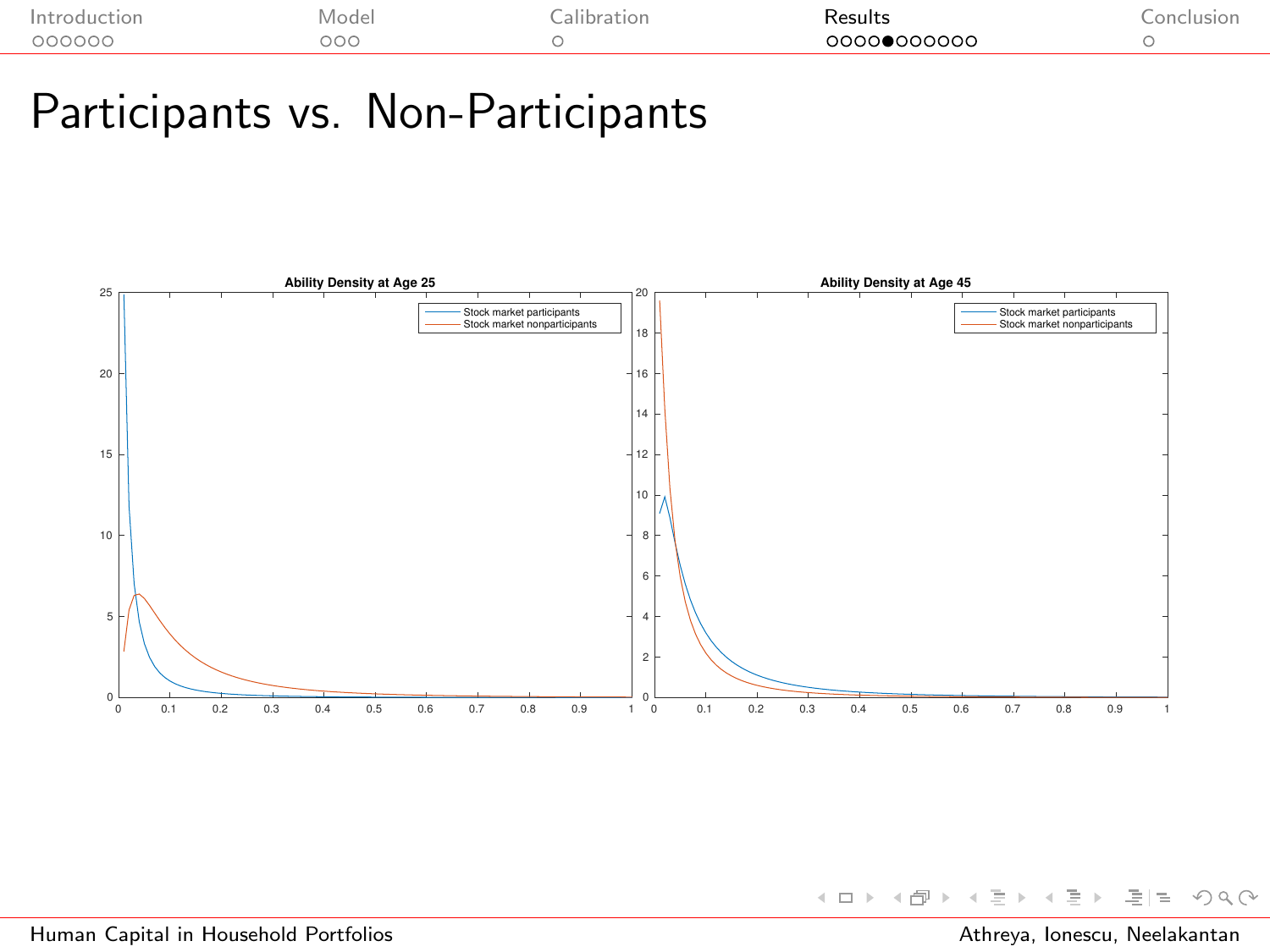| וראו<br>. | n di<br>______ | . | تاء ، صصر ب<br>. | . |
|-----------|----------------|---|------------------|---|
| noon:     | $\sim$<br>٦t   |   | ,0000            |   |
|           |                |   |                  |   |

#### Wealthy Participants vs. Non-Participants



 $\equiv$  $E|E \cap Q \cap Q$ ⋍  $\mathbb{R}^2$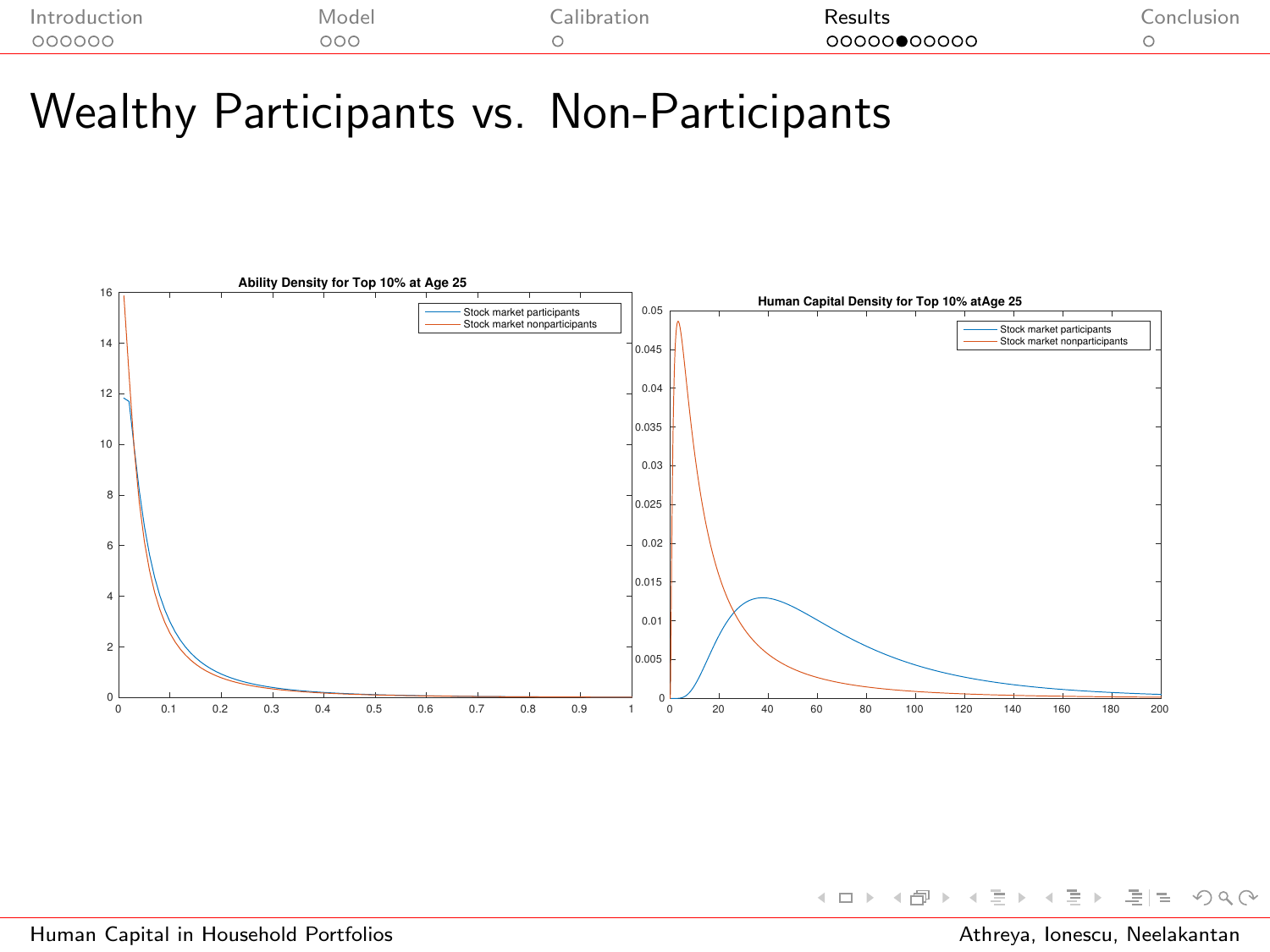| Int<br>:ior | Mode                 | Kesults<br>. | 0n |
|-------------|----------------------|--------------|----|
| -nonooc     | $\sim$ $\sim$<br>UUU | 000000●0000  |    |

### Stock market investment: shares



 $\leftarrow \Box$  ):  $\equiv$  $E|E \cap Q \cap Q$ → ← →  $\triangleleft$ ÷  $\mathbb{R}^2$  $\triangleleft$  $\rightarrow$ 

[Human Capital in Household Portfolios](#page-0-0) Athreya, Ionescu, Neelakantan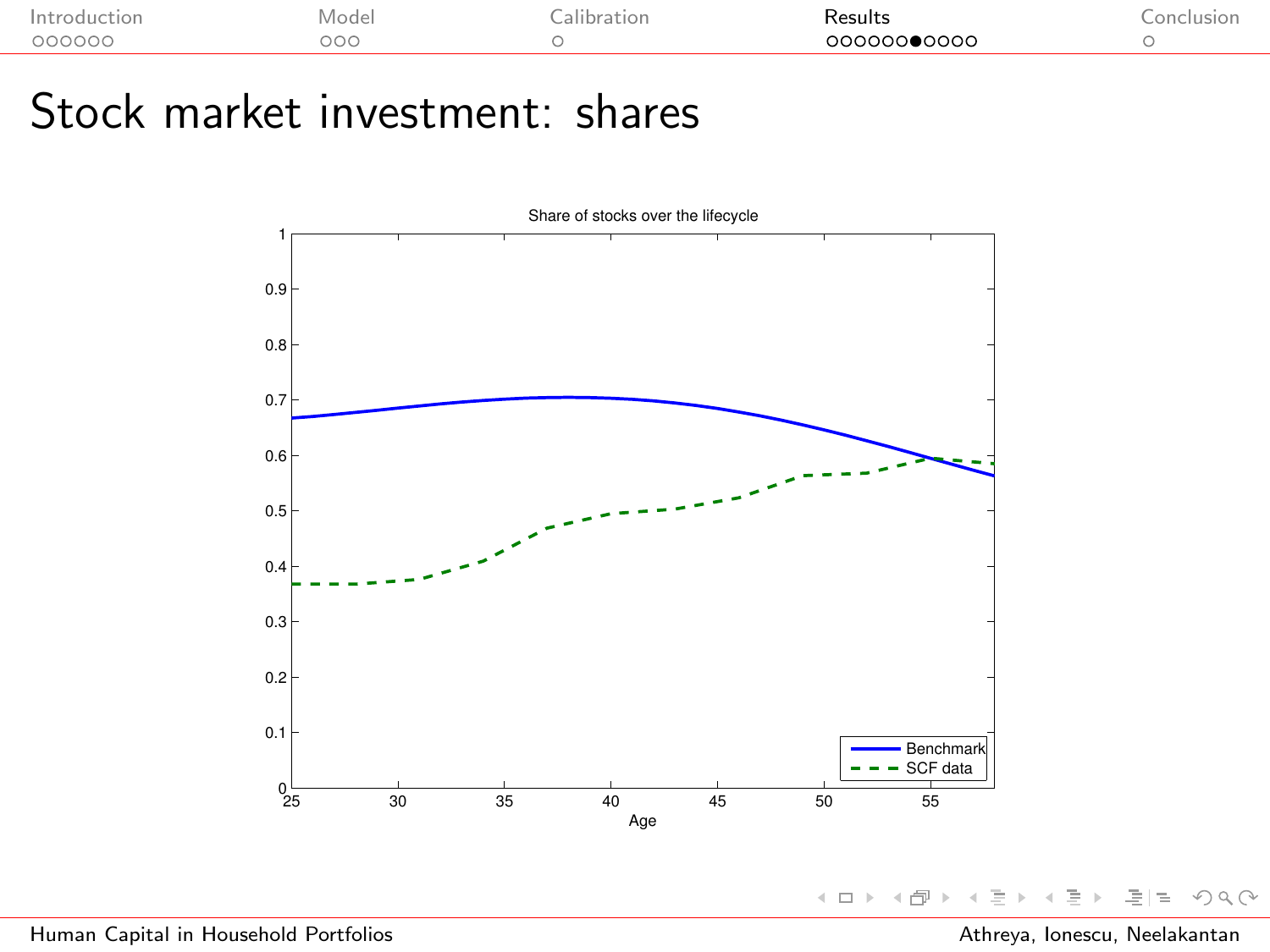| Introduc. | Mode | alıh | Results     | $\cap$ nc |
|-----------|------|------|-------------|-----------|
| . IOD     |      |      | .           | st Cot    |
| 000000    | DOC  |      | 00000000000 |           |

The key mechanism: the role of endogenous human capital

- $\triangleright$  Shut down endogenous human capital investment.
- $\triangleright$  Recover participation results in Davis, Kubler, and Willen Under the exogenous earnings assumption our setting is similar to theirs.
- $\blacktriangleright$  In this setting, it is the wedge between the savings and borrowing rate that is lowering participation.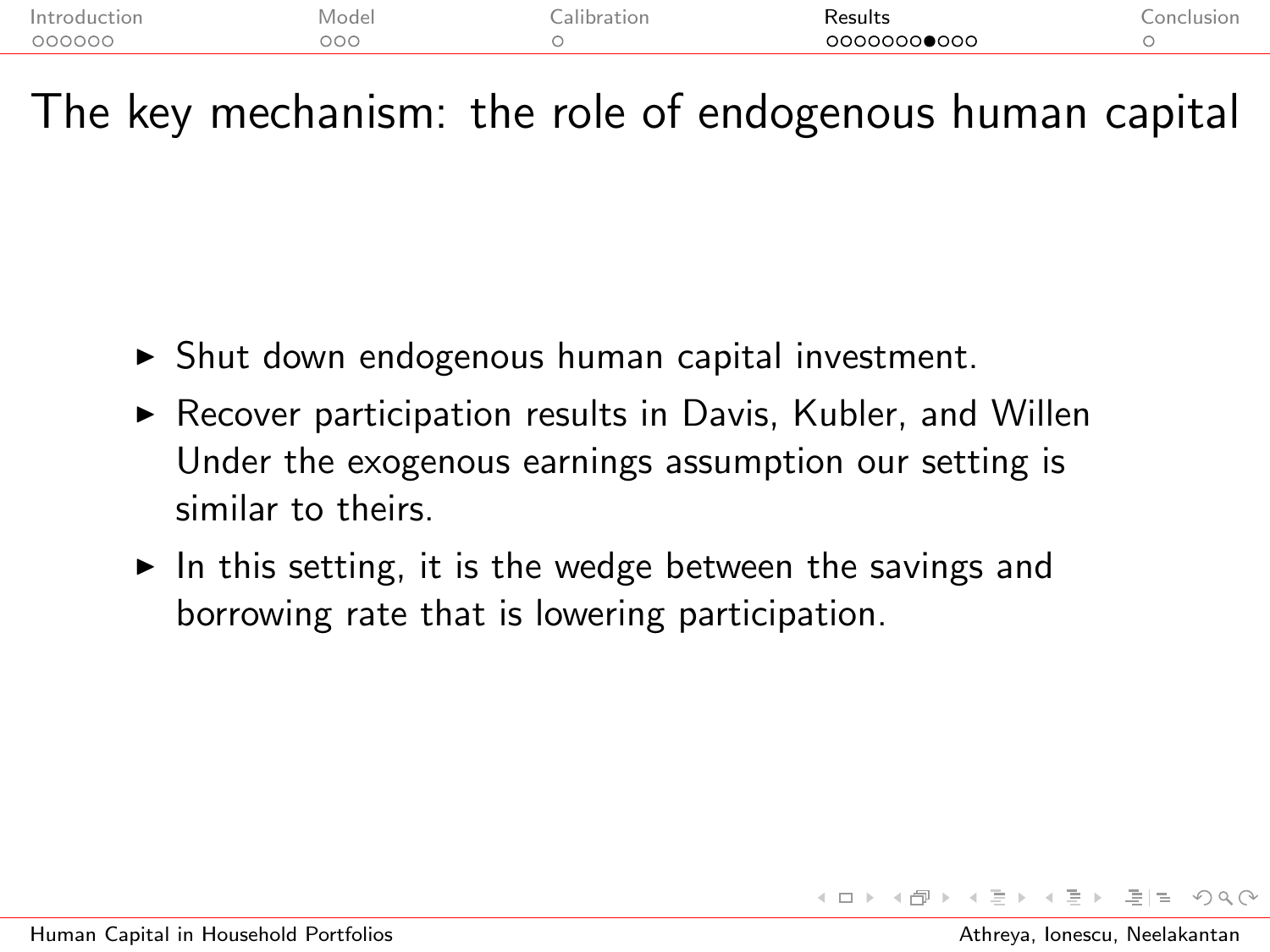| Introduc<br>:ior | ode<br>VI.<br>______ | IOI | Results<br>. | $\cap n$ |
|------------------|----------------------|-----|--------------|----------|
| 000000           | DOC                  |     | 00000000●00  |          |

# Life-Cycle Stock Market Participation Under Exogenous Earnings



 $E|E \cap Q \cap Q$  $\leftarrow$   $\Box$   $\rightarrow$  $\left| \cdot \right|$ 一  $\rightarrow$ ⋍ ∍

[Human Capital in Household Portfolios](#page-0-0) Athreya, Ionescu, Neelakantan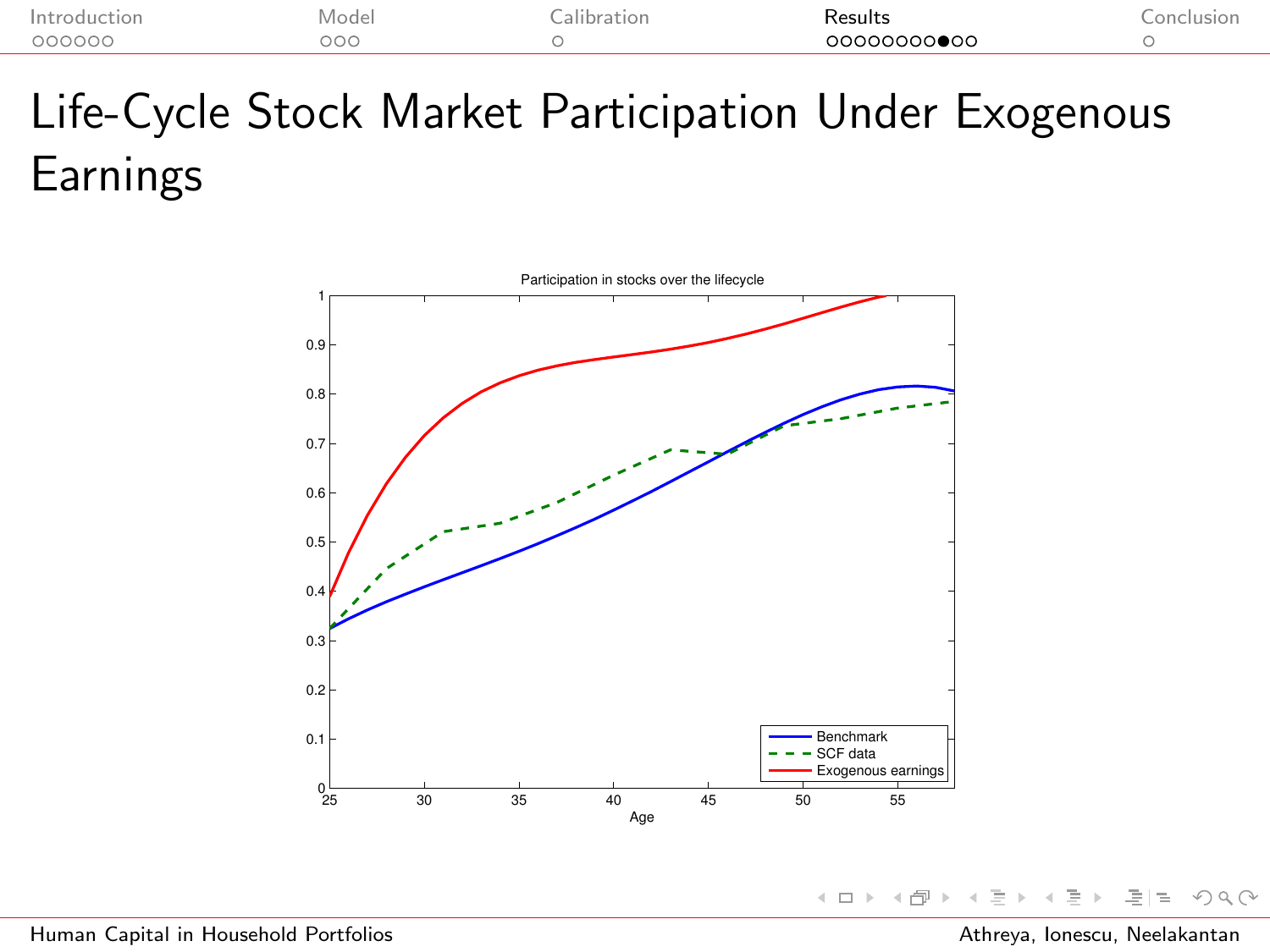| .ior<br>. | od                      | . | يست مصر المستقر<br>. |  |
|-----------|-------------------------|---|----------------------|--|
| nnnnn     | $\sim$<br>JOC<br>$\sim$ |   | ഹാറാറ<br>эc<br>״     |  |

### Role of Elasticity of Human Capital



 $\leftarrow$   $\Box$   $\rightarrow$ 

- 4 - 同一ト  $\triangleleft$ Ξ  $\mathbf{b}$  $\overline{a}$ 

 $\equiv$ **In** 

 $E|E \cap Q \cap Q$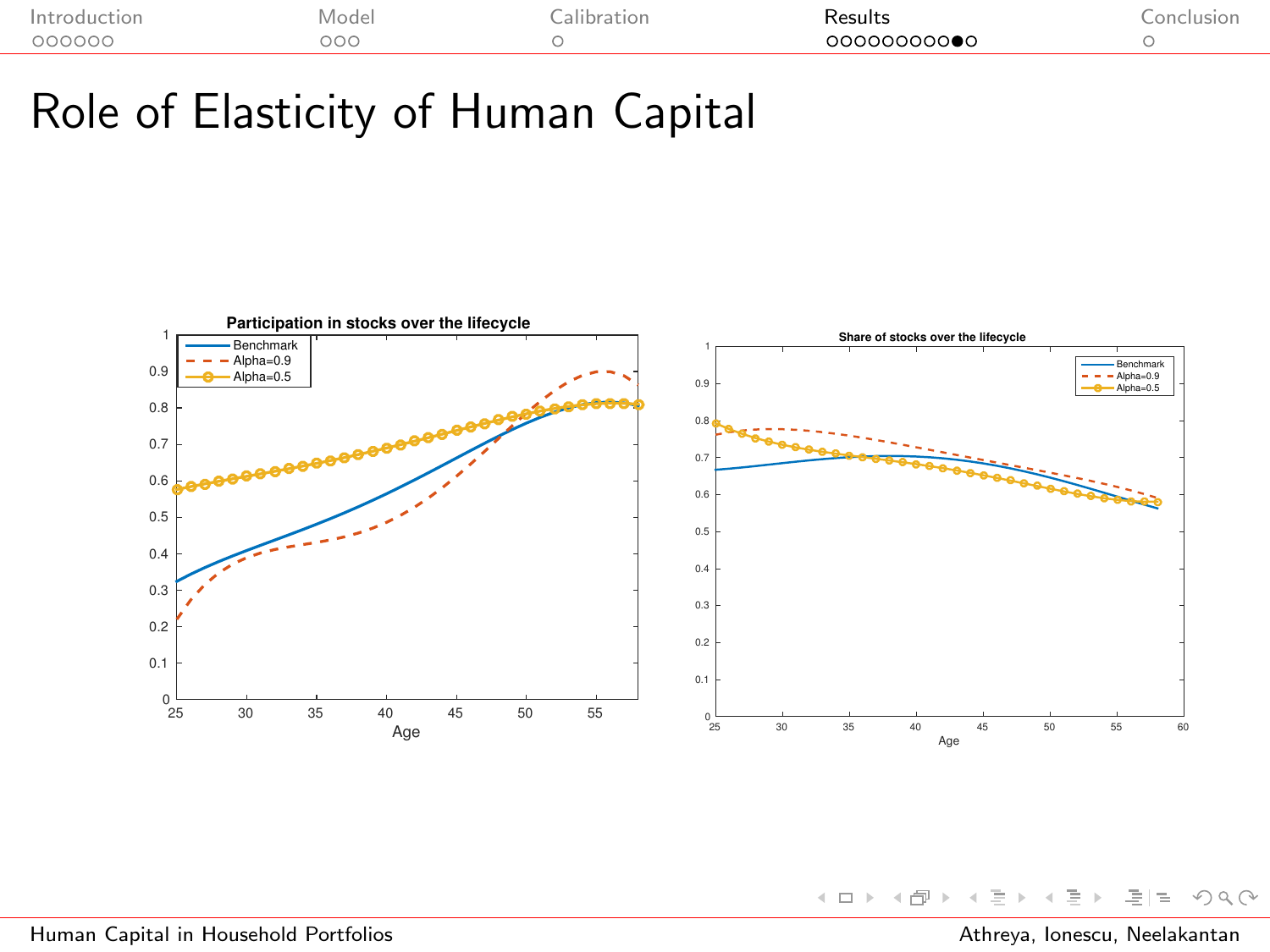| וחו<br>ior<br>. | ______ | . | .               |  |
|-----------------|--------|---|-----------------|--|
| nnnnnr.         | эос    |   | ററററററ <b>∙</b> |  |

#### <span id="page-21-0"></span>Experiments

- 1. [Borrowing cost](#page-26-0)
- 2. [Risk of stocks](#page-28-0)
- 3. [Risk aversion](#page-29-0)
- 4. [Participation cost](#page-30-0)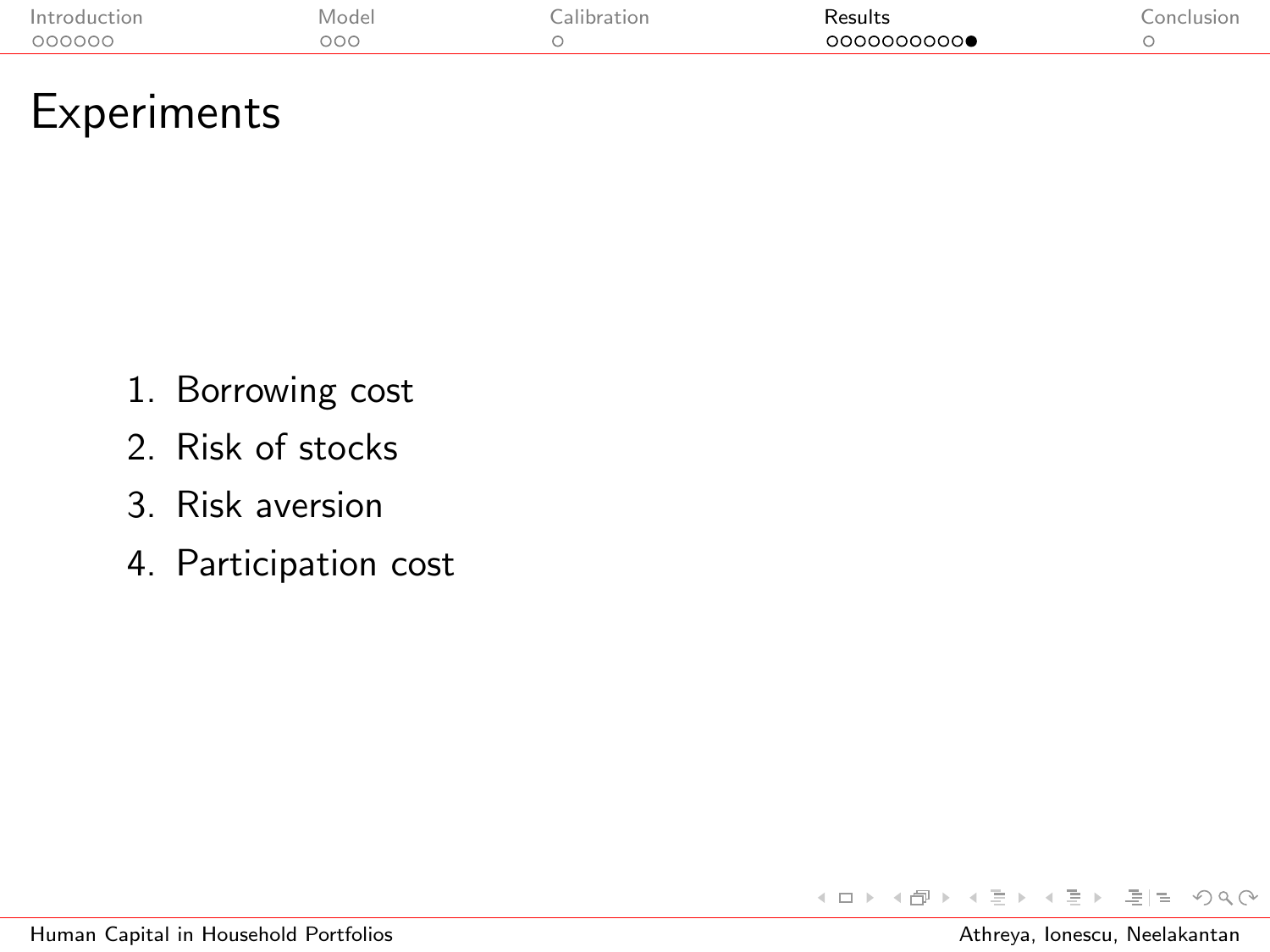| In:    | Mode |     | S<br>. |
|--------|------|-----|--------|
| nnnnnr |      | ാററ |        |
|        |      |     |        |

## Concluding Remarks

- $\triangleright$  Stock market investment is generally limited: both participation and equity holdings as a share of financial wealth frequently modest.
- $\blacktriangleright$  Hard to explain in models without additional frictions.
- $\triangleright$  Contribute by acknowledging the role of human capital investment.
- $\triangleright$  Show that we can largely understand data with "standard" human capital theory.
- <span id="page-22-0"></span>▶ Current work: consider less abstract investment in human capital (college) and study how its structure matter for path of financial portfolios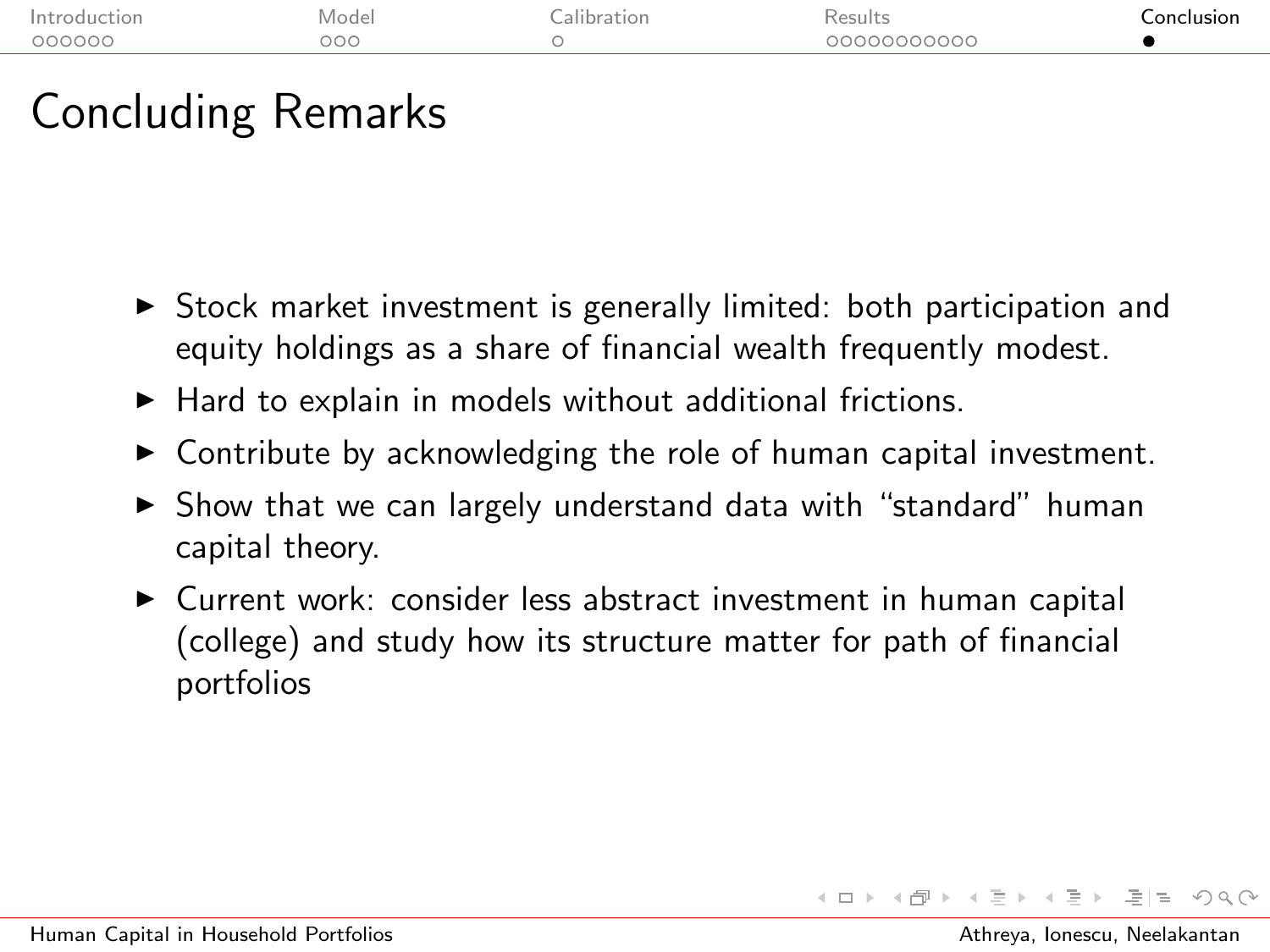## Participants vs. Non-Participants



[Participants](#page-15-0)

[Human Capital in Household Portfolios](#page-0-0) Athreya, Ionescu, Neelakantan

<span id="page-23-0"></span> $E|E \cap Q \cap Q$ 

- ← ロ ▶ → (部 ) → →

 $\equiv$  $\mathbb R$  $\mathcal{A} \cdot \mathcal{B} \Rightarrow$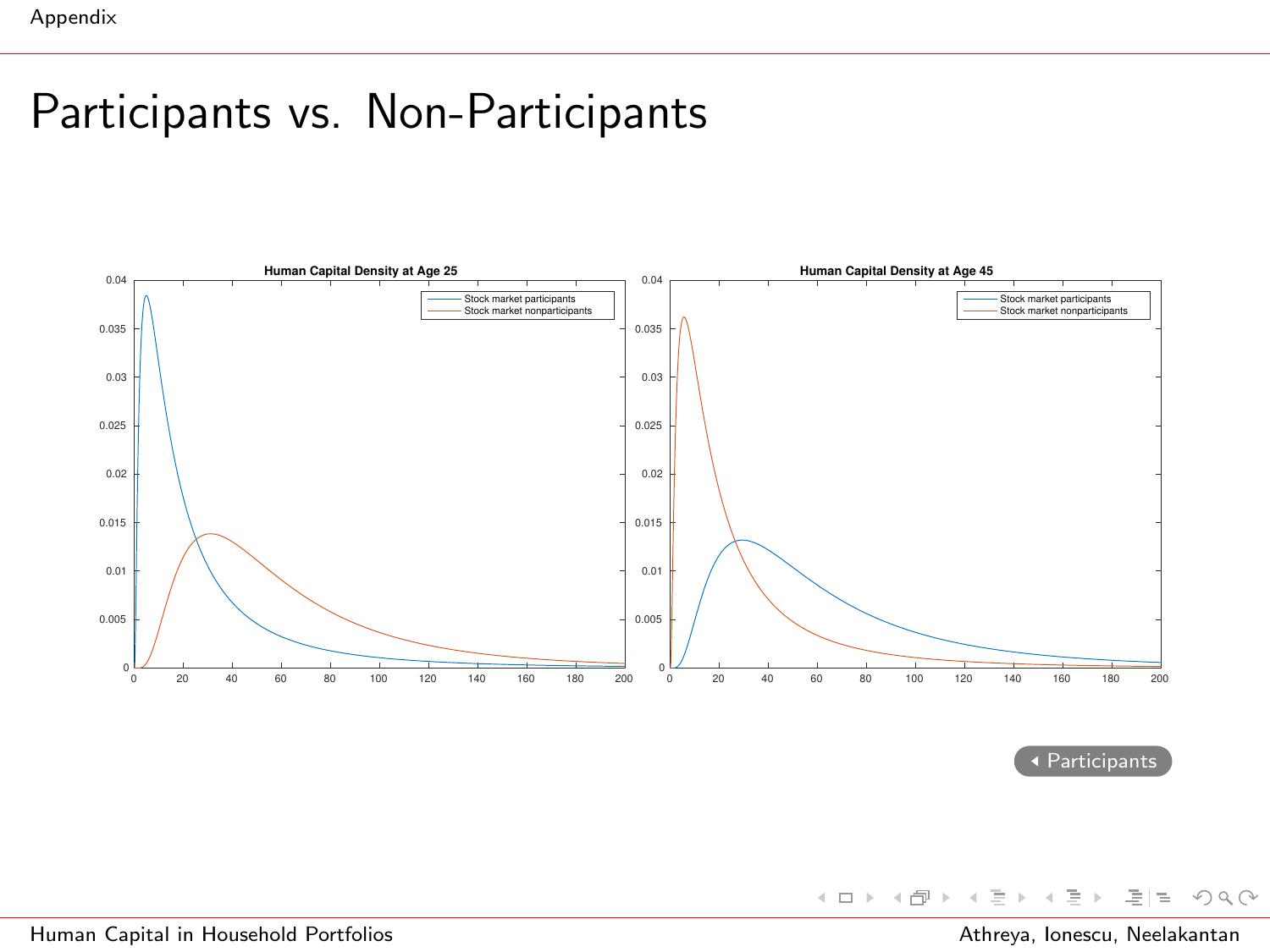# Participants vs. Non-Participants in the Exogenous No Wedge Case



目目 りへい

 $\rightarrow$  $\rightarrow \equiv +$ 

 $\leftarrow$   $\Box$   $\rightarrow$ 

- 4 - 同 ト - 4 E.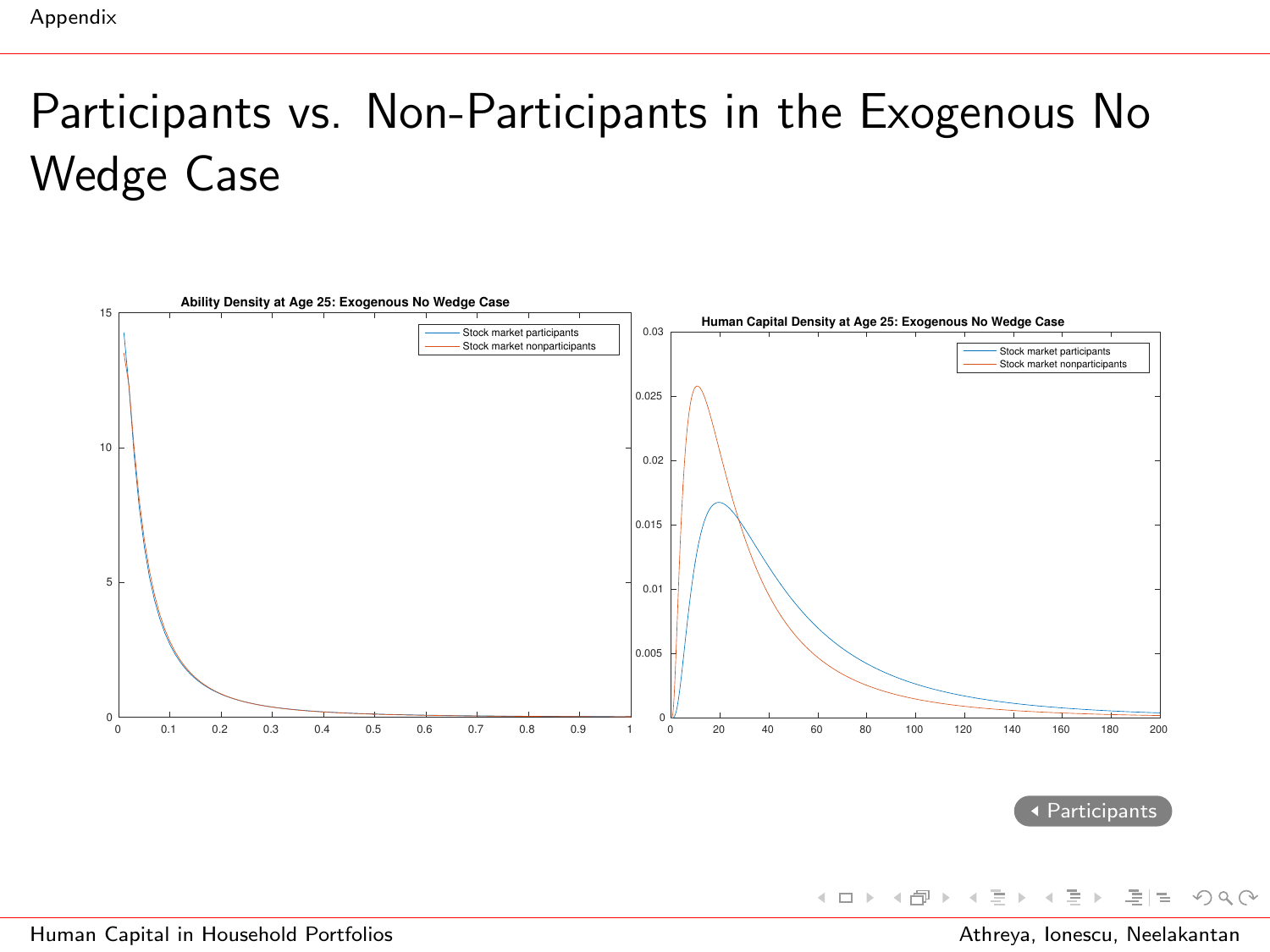## Life-Cycle Stock Market Shares Under Exogenous Earnings



 $\equiv$ 그녀는 다  $OQ$  $\leftarrow$   $\Box$   $\rightarrow$ 

[Human Capital in Household Portfolios](#page-0-0) Athreya, Ionescu, Neelakantan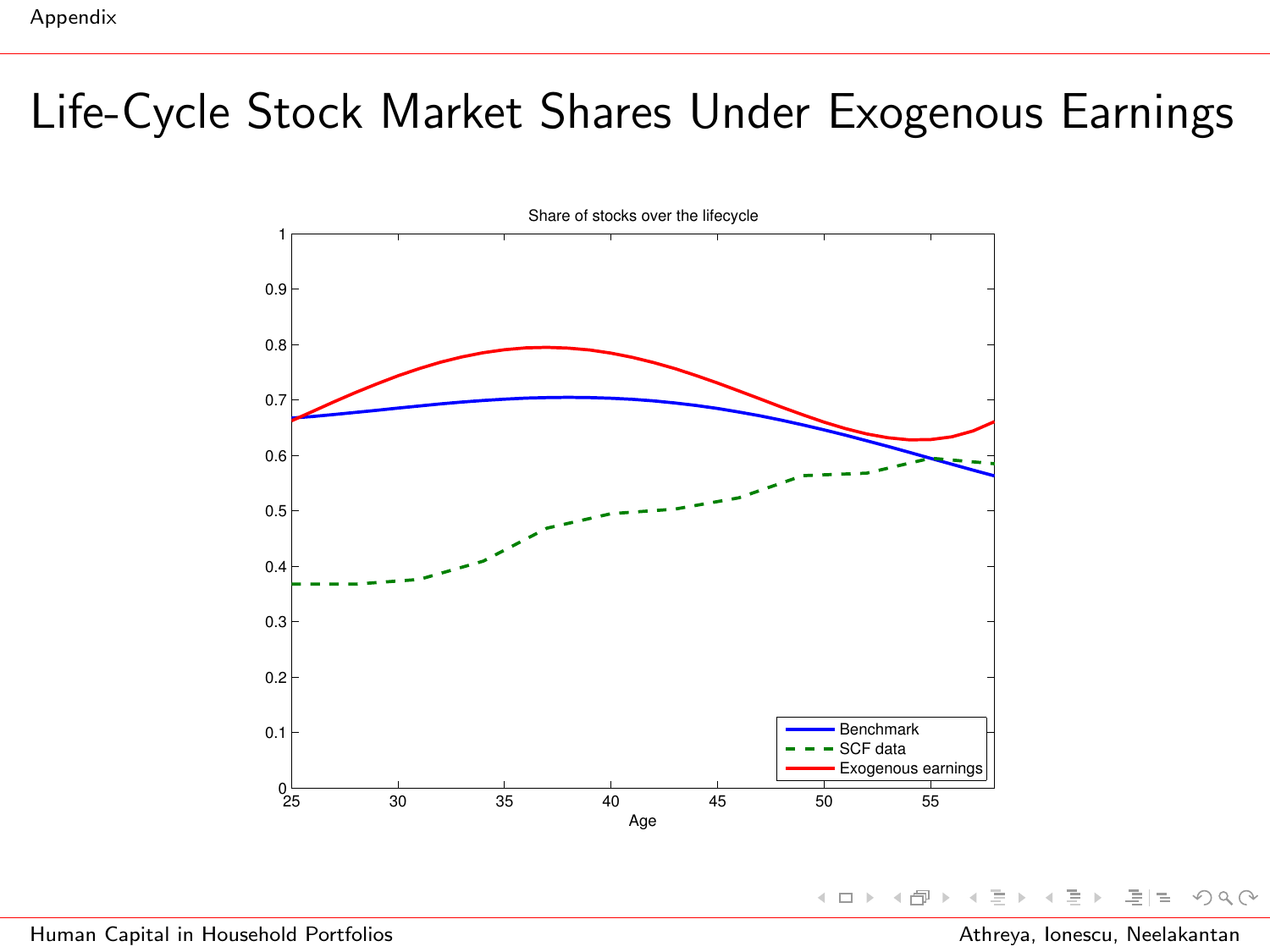## The Relevance of Borrowing Cost

<span id="page-26-0"></span>

[Experiments](#page-21-0)

K ロ > K @ > K ミ > K ミ > (로) = 10 Q Q Q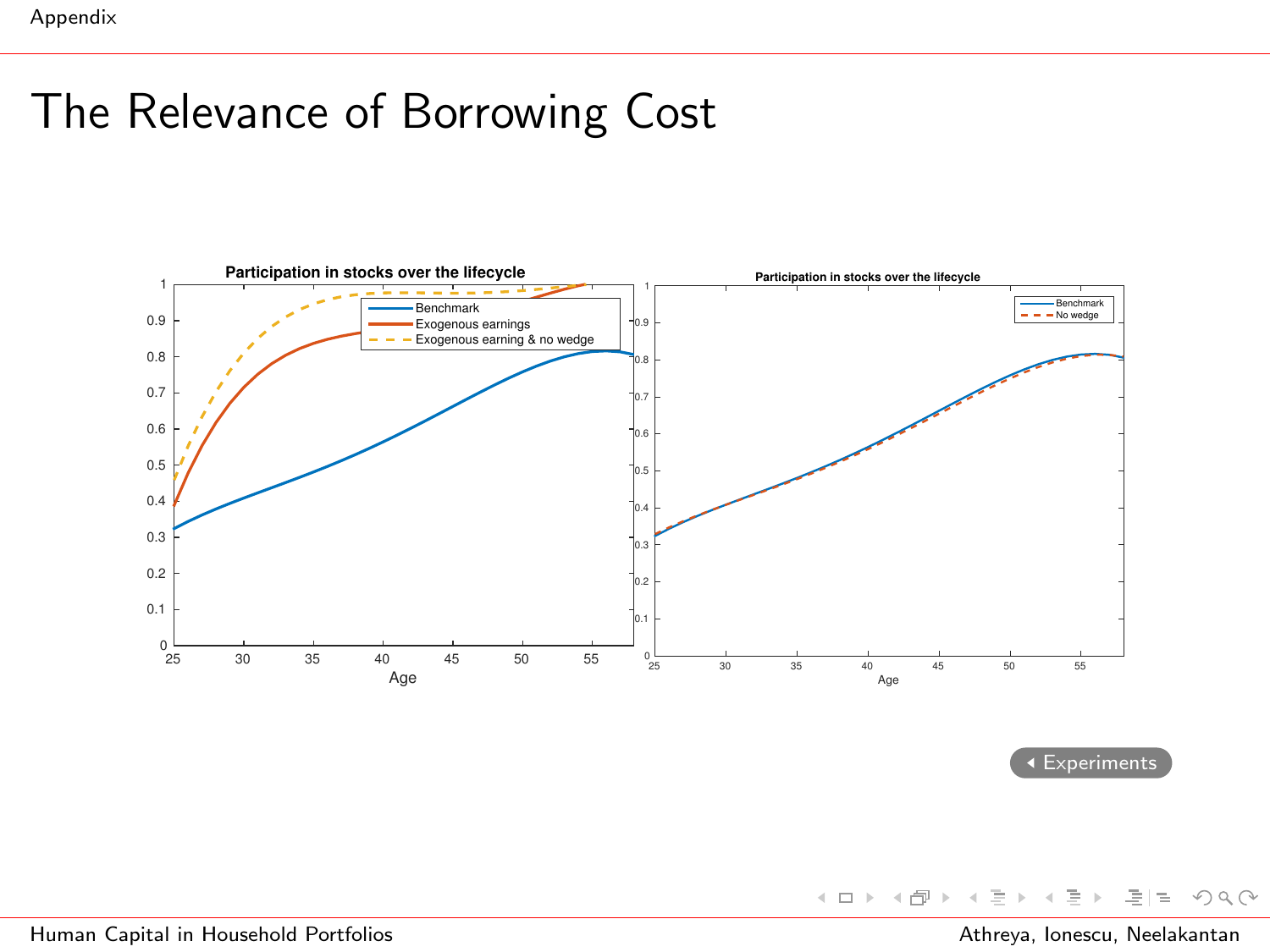## The Relevance of Borrowing Cost



[Experiments](#page-21-0)

[Human Capital in Household Portfolios](#page-0-0) Athreya, Ionescu, Neelakantan

 $E|E \cap Q$ 

ミト - K 重 P

4 ロト 4 伊 ト 4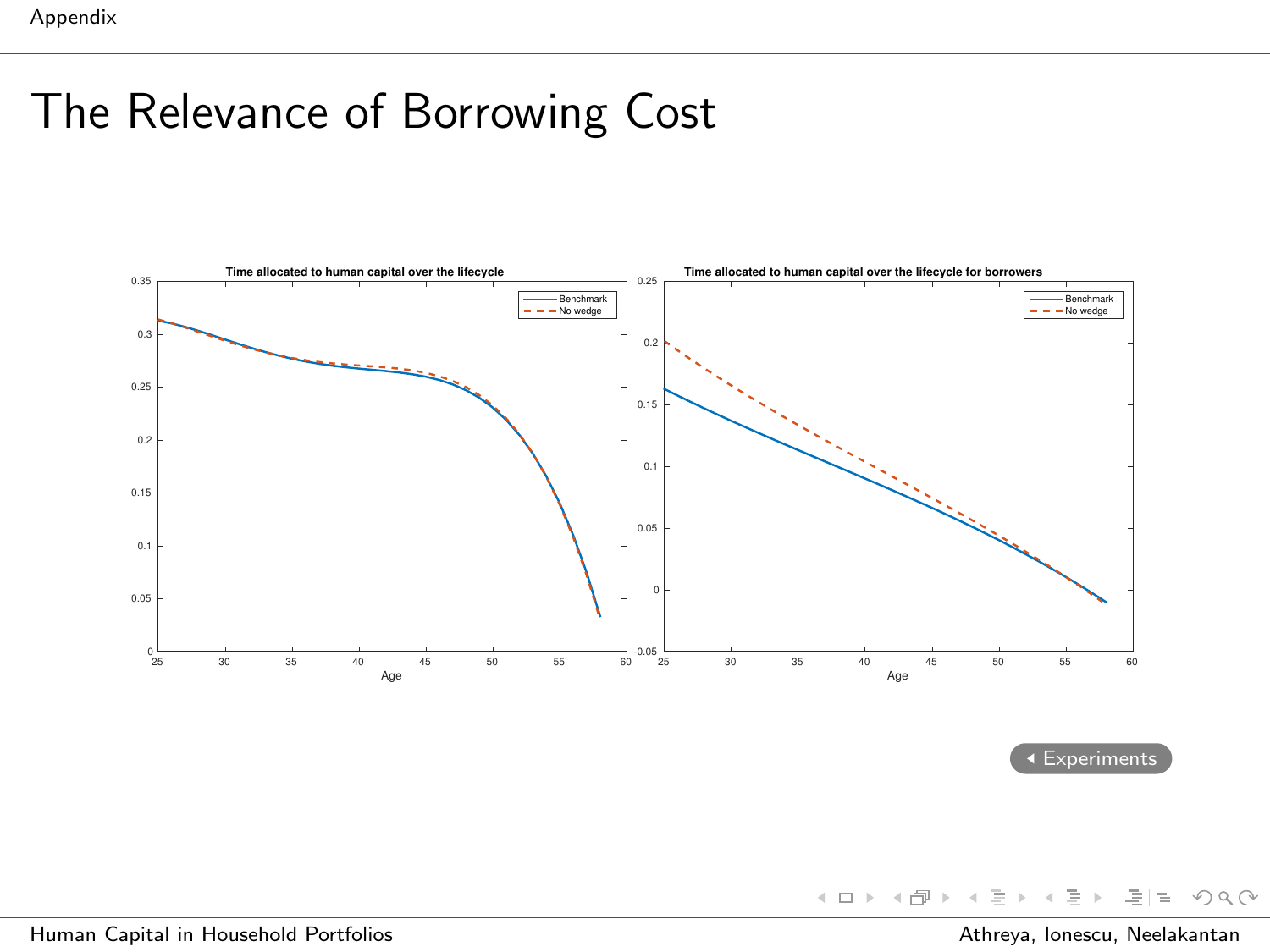# Stock Market Investment with Low and High Risk of **Stocks**

<span id="page-28-0"></span>

K ロ > K @ > K ミ > K ミ > - 트 = 10 00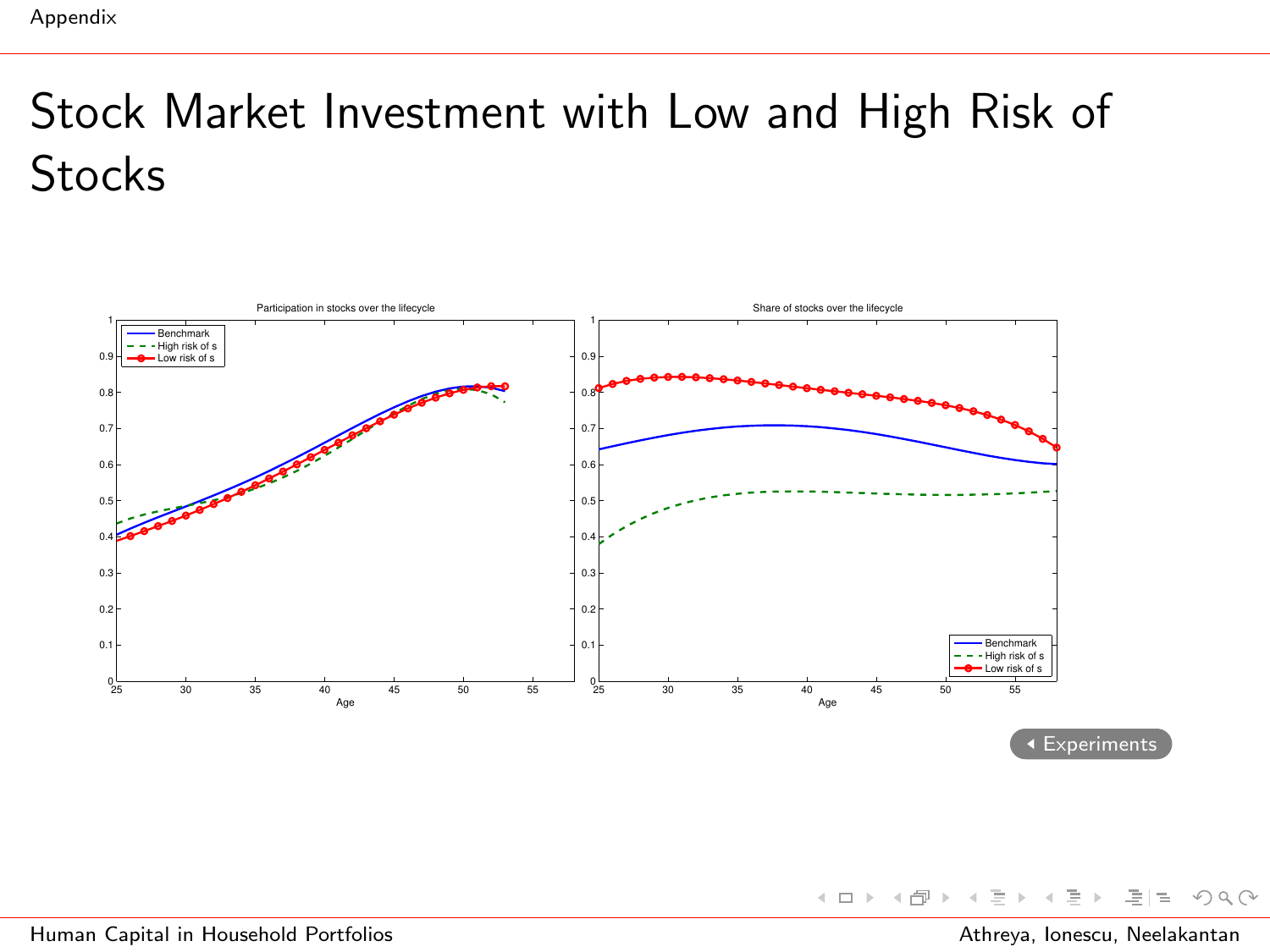## Effect of Changing Risk Aversion on Stock Market Investment

<span id="page-29-0"></span>

[Human Capital in Household Portfolios](#page-0-0) Athreya, Ionescu, Neelakantan

 $\equiv$ 

 $\exists \exists \Rightarrow \land \land \land$ 

 $\leftarrow$   $\Box$   $\rightarrow$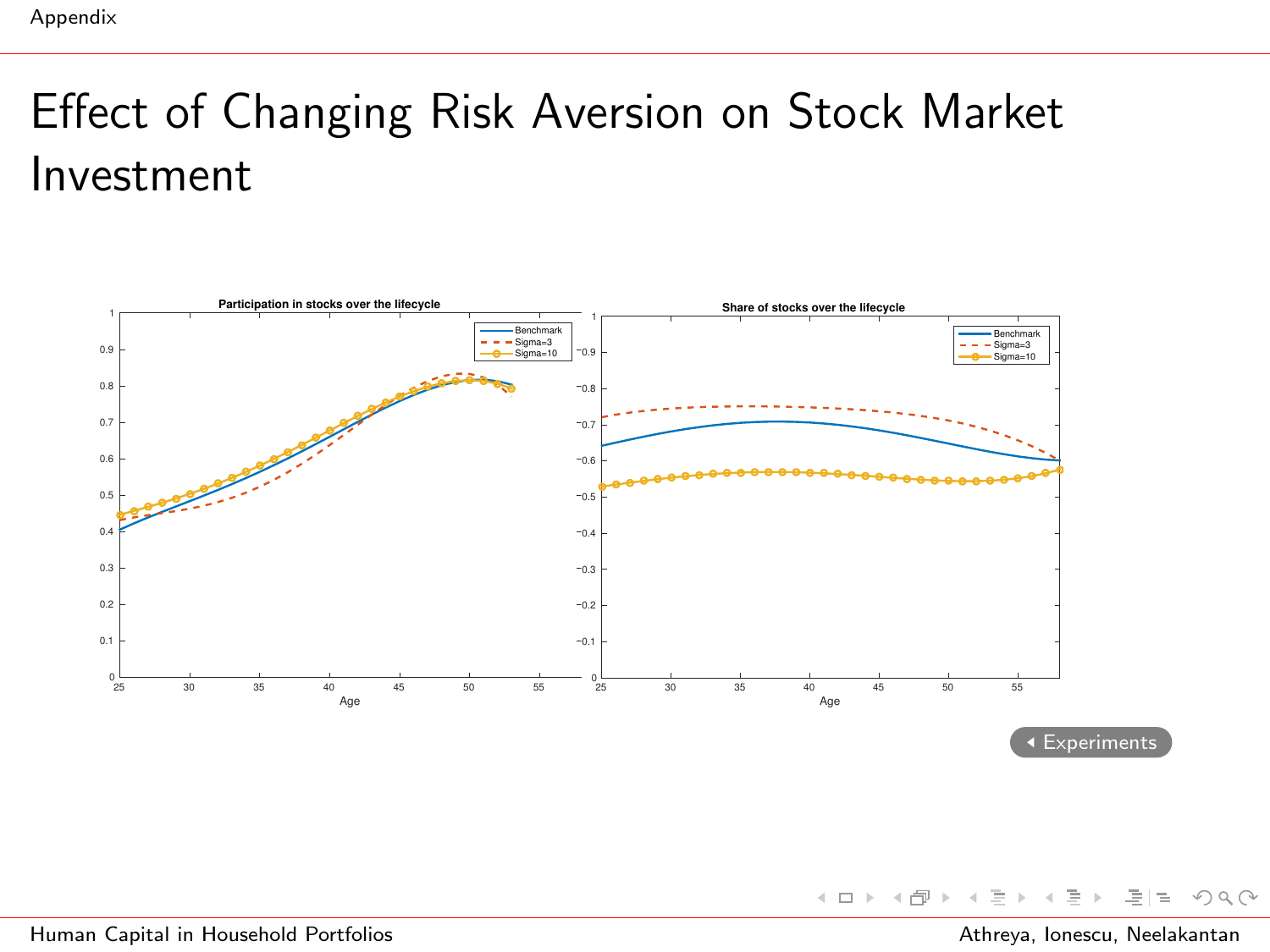## The Relevance of Participation Cost

<span id="page-30-0"></span>

**[Experiments](#page-21-0)** 

[Human Capital in Household Portfolios](#page-0-0) Athreya, Ionescu, Neelakantan

 $E|E \cap Q$ 

 $\mathbb R$  $\rightarrow \equiv +$ 

 $\rightarrow$ ÷

(ロ ) ( d ) →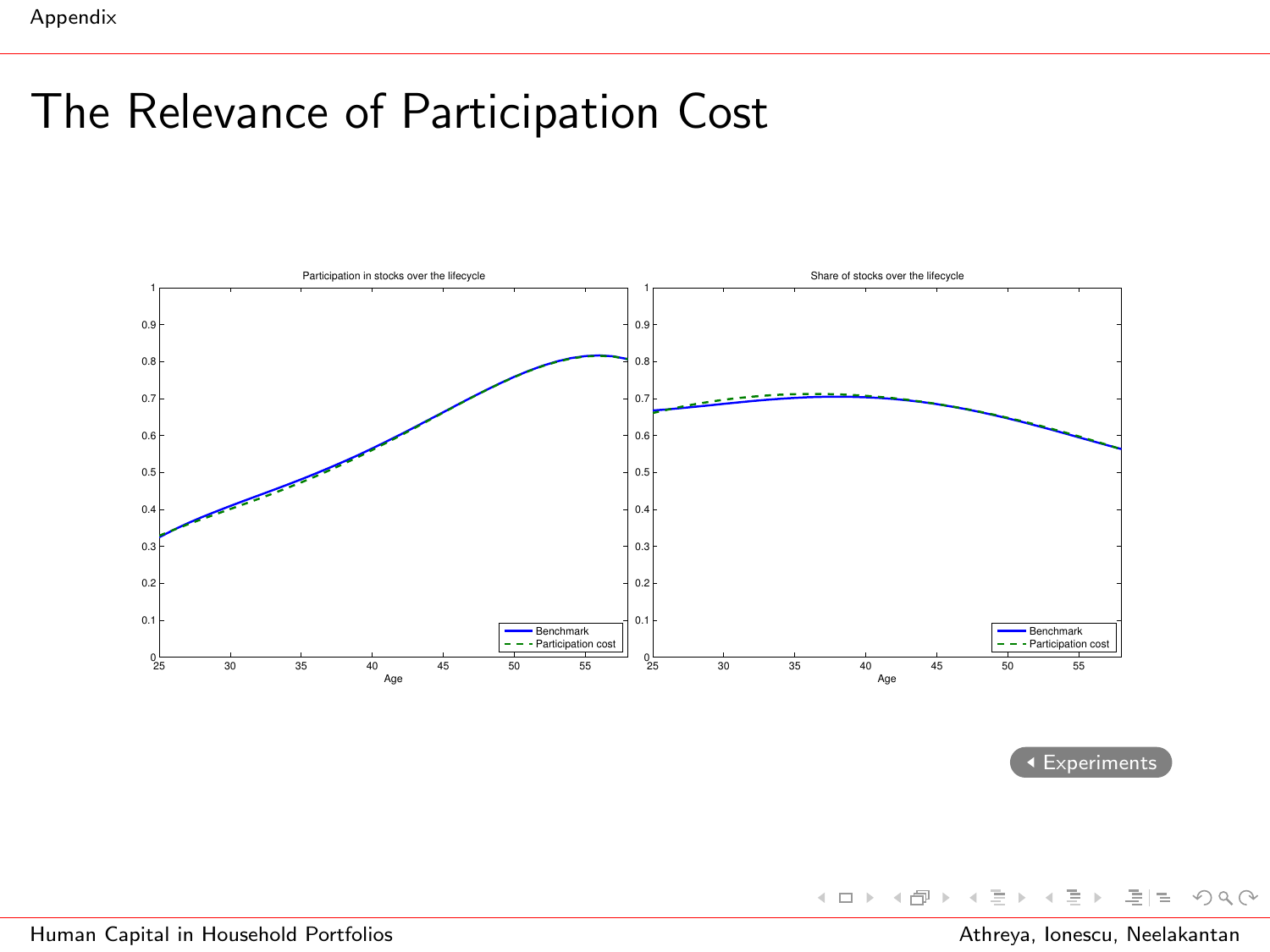## Separating the Roles of Ability and Initial Human Capital

- $\triangleright$  Want to see how each dimension matters separately
- $\triangleright$  Break population up into ability quartiles
- $\blacktriangleright$  Isolate by assuming correlation=0 (contrast with baseline=0.65)

[Participants](#page-15-0)

 $\leftarrow$   $\Box$   $\rightarrow$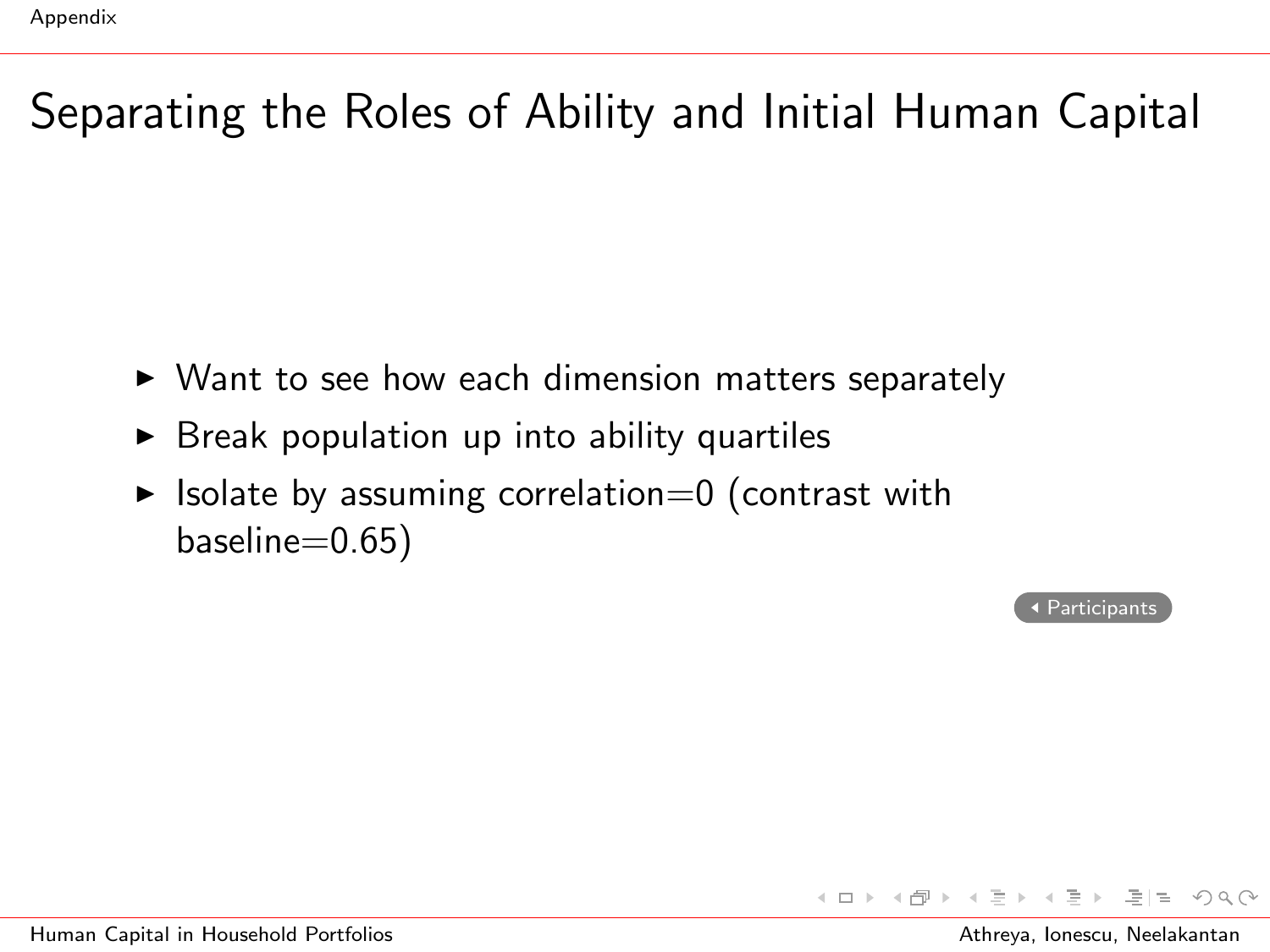## Role of Initial Human Capital:Participation



[Participants](#page-15-0)

[Human Capital in Household Portfolios](#page-0-0) Athreya, Ionescu, Neelakantan

 $E|E \cap Q$ 

イロン イ部ン イミン イミン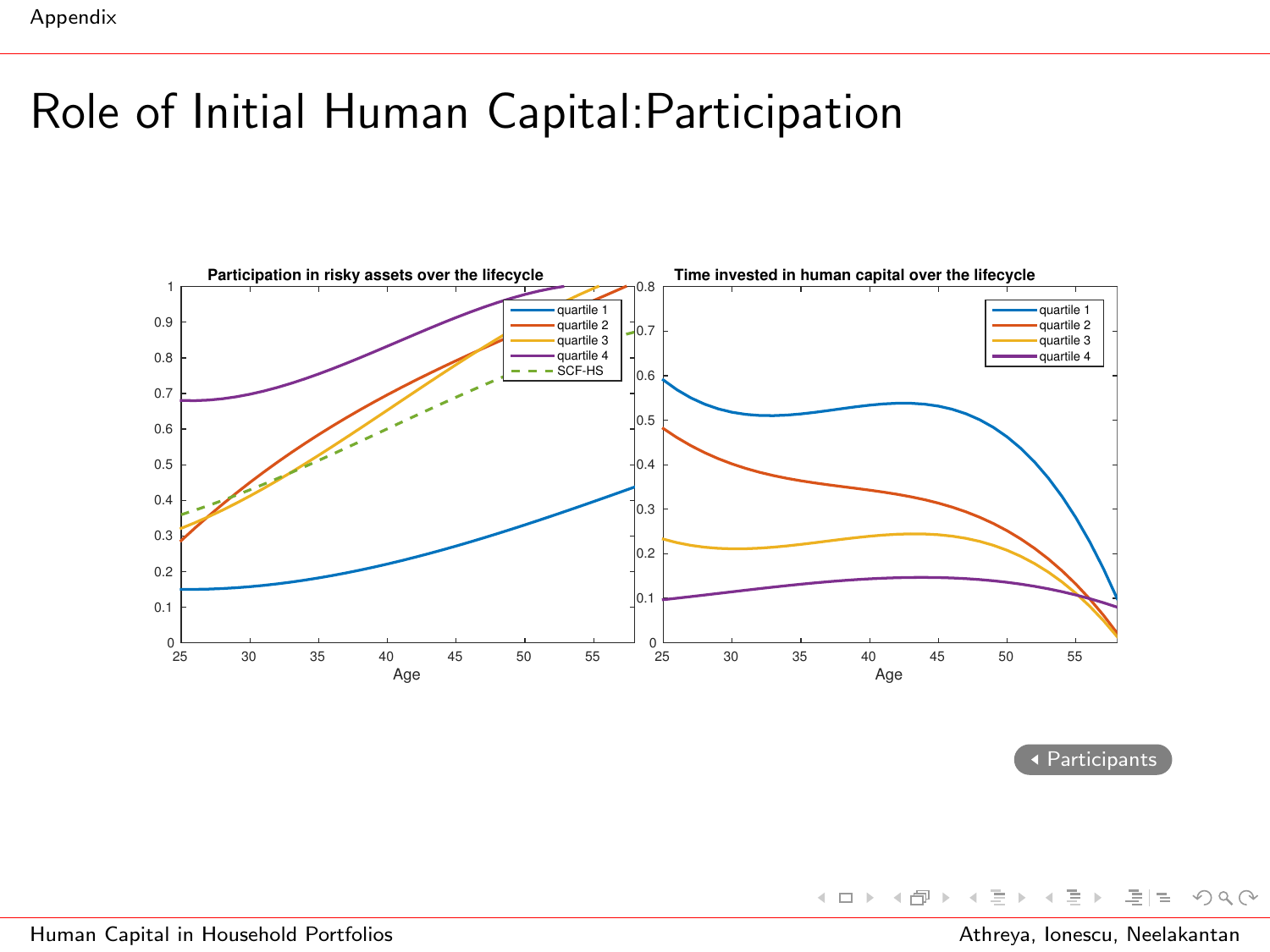## Role of Initial Human Capital: Shares



[Participants](#page-15-0)

[Human Capital in Household Portfolios](#page-0-0) Athreya, Ionescu, Neelakantan

K ロ > K @ > K ミ > K ミ > (로) = 10 Q Q Q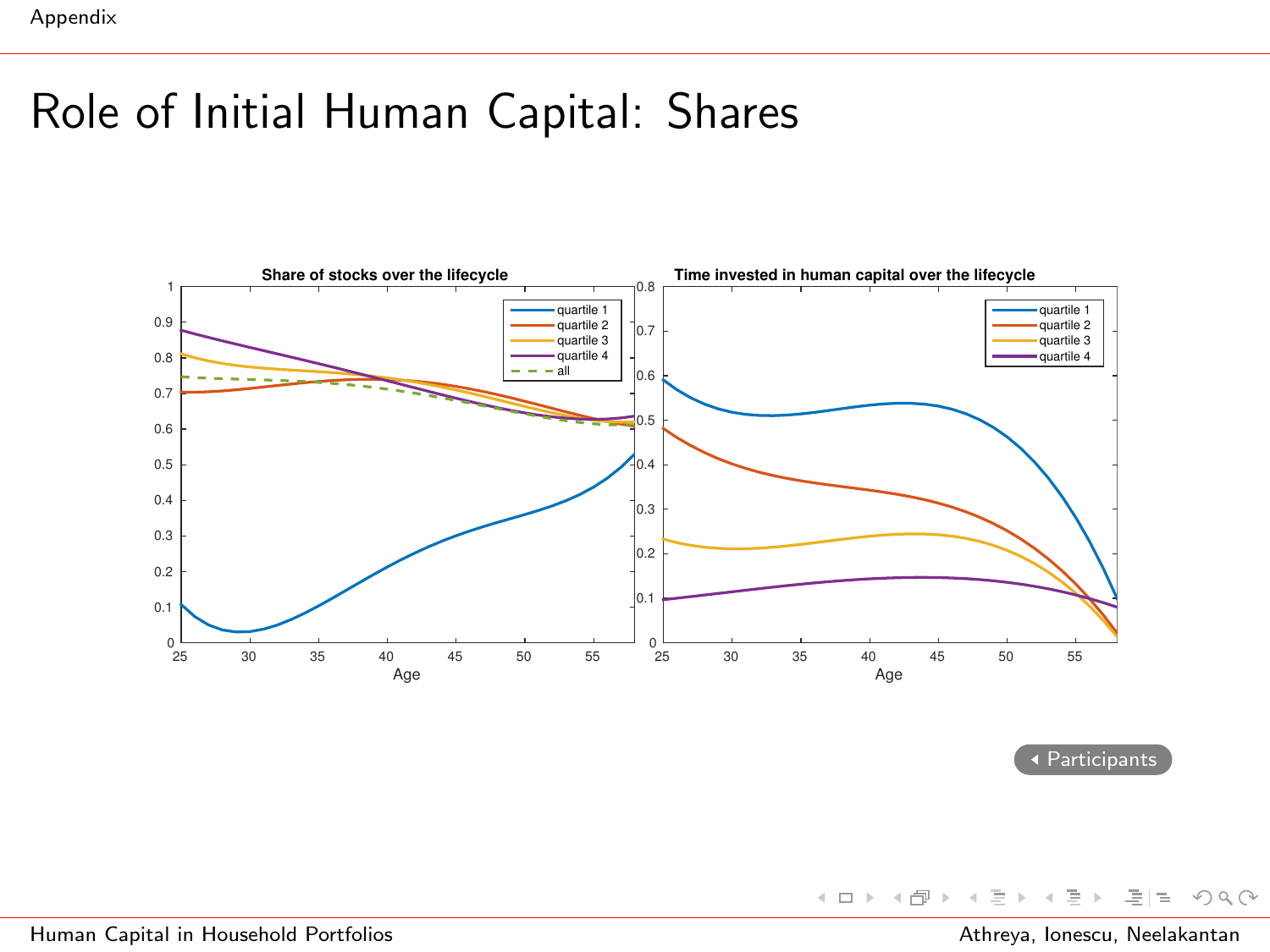## Role of Initial Human Capital: Discussion

- $\blacktriangleright$  Higher initial HC agents spend little time on HC accumulation
- $\triangleright$  Model predicts that all else equal: Lower participation throughout life by less skilled households—horse race with ability!
- $\triangleright$  Higher initial HC agents: more participation throughout life
- $\triangleright$  Shares: insensitive again except for bottom initial human capital quartile
- $\triangleright$  The option to *invest* in human capital investment matters

[Participants](#page-15-0)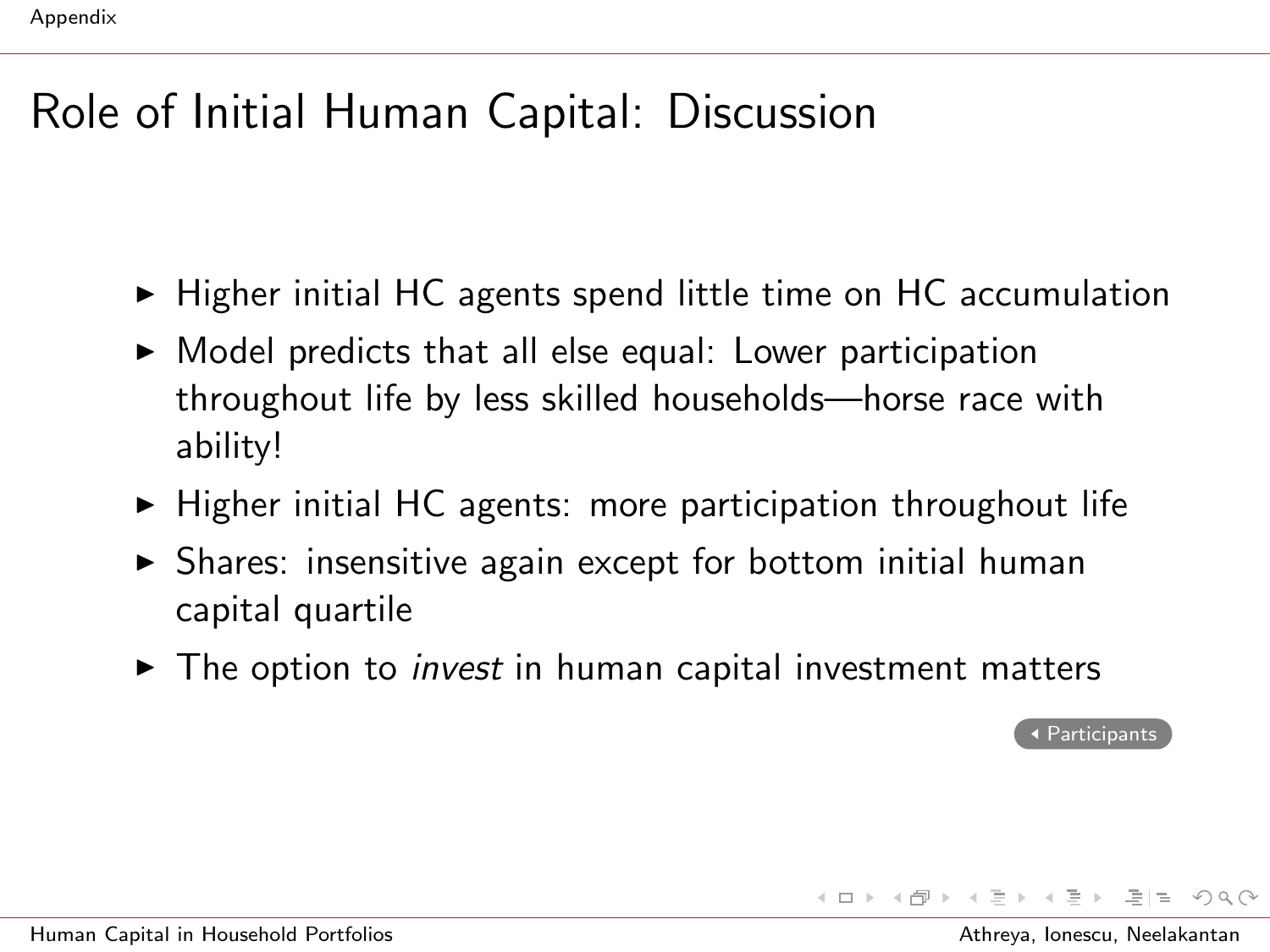### Role of Ability:Participation



[Participants](#page-15-0)

[Human Capital in Household Portfolios](#page-0-0) Athreya, Ionescu, Neelakantan

 $E|E \cap Q$ 

ミド イモド

4 ロト 4 伊 ト 4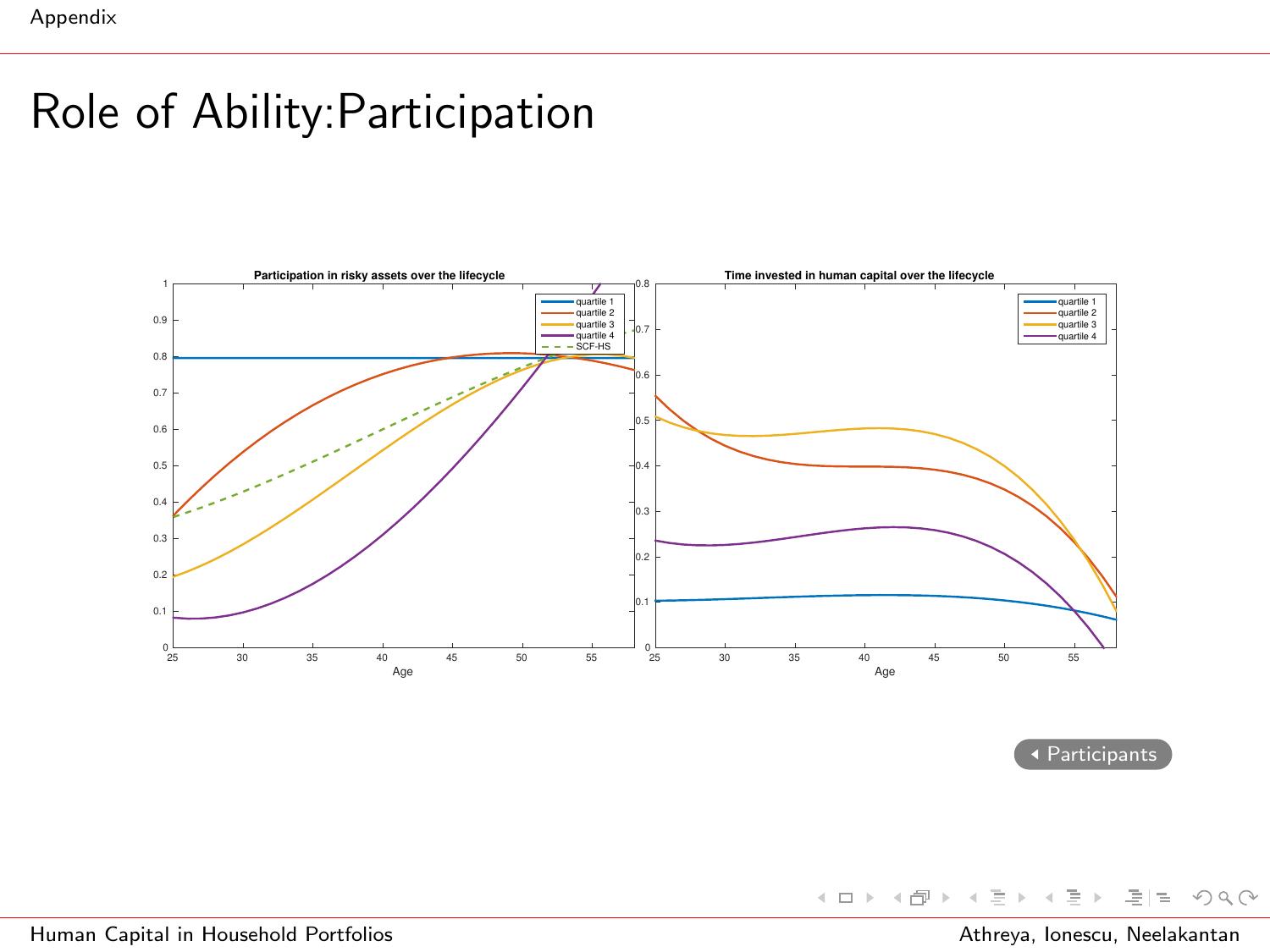## Role of Ability: Shares



[Participants](#page-15-0)

[Human Capital in Household Portfolios](#page-0-0) Athreya, Ionescu, Neelakantan

K ロ > K @ > K ミ > K ミ > - ミ|= Y 9,0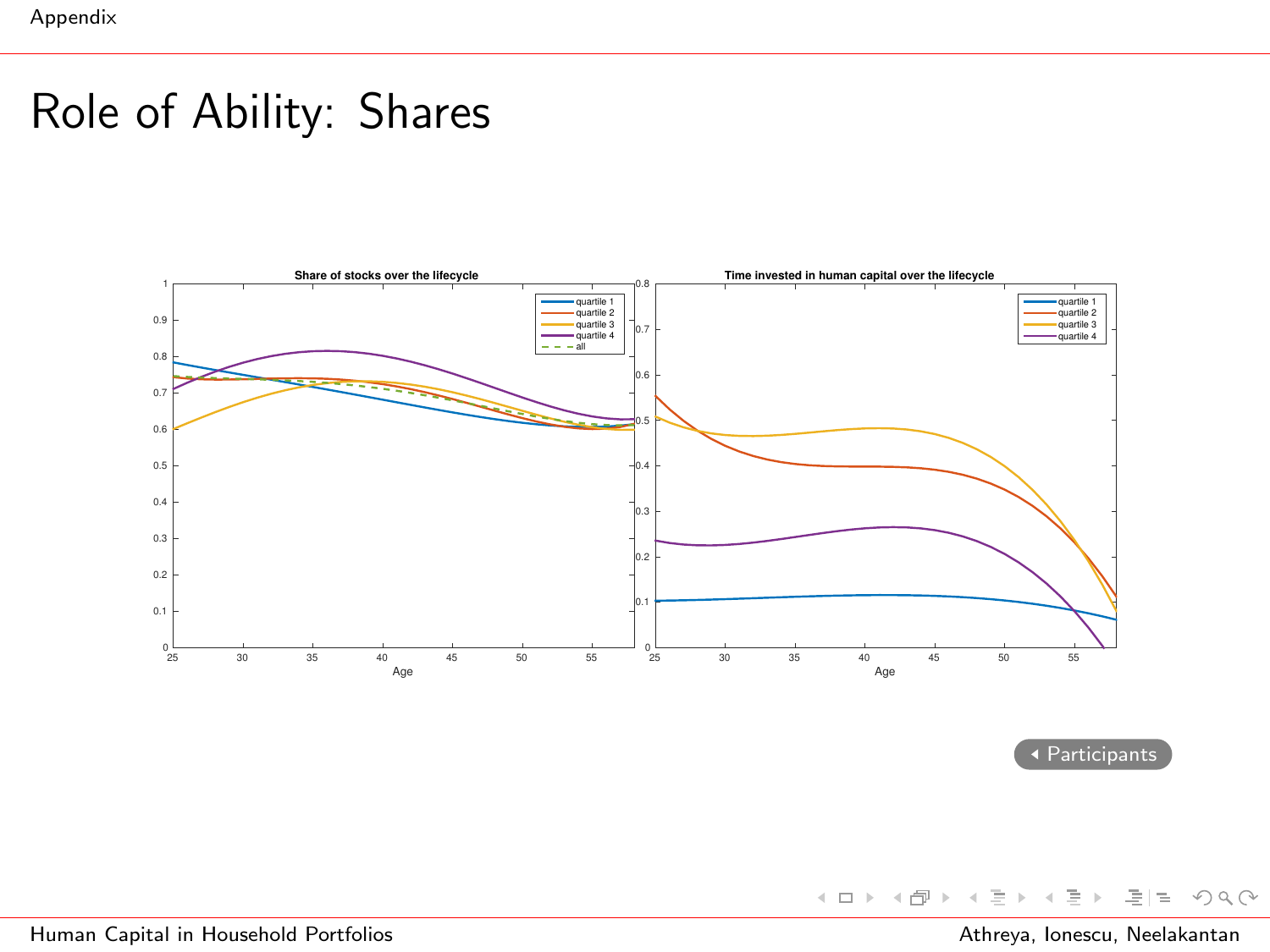#### Role of Ability: Discussion

- $\blacktriangleright$  Higher ability agents accumulate HC more rapidly initially
- $\triangleright$  Model predicts that all else equal: (much) higher participation early in life by *less* skilled households
- $\triangleright$  Less participation until very late: rapid catch-up for high ability as HC falls
- $\triangleright$  Path of Shares: Remarkably insensitive to ability

[Participants](#page-15-0)

→ 伊 → → ミ → → ヨ → ヨ ヨーのA@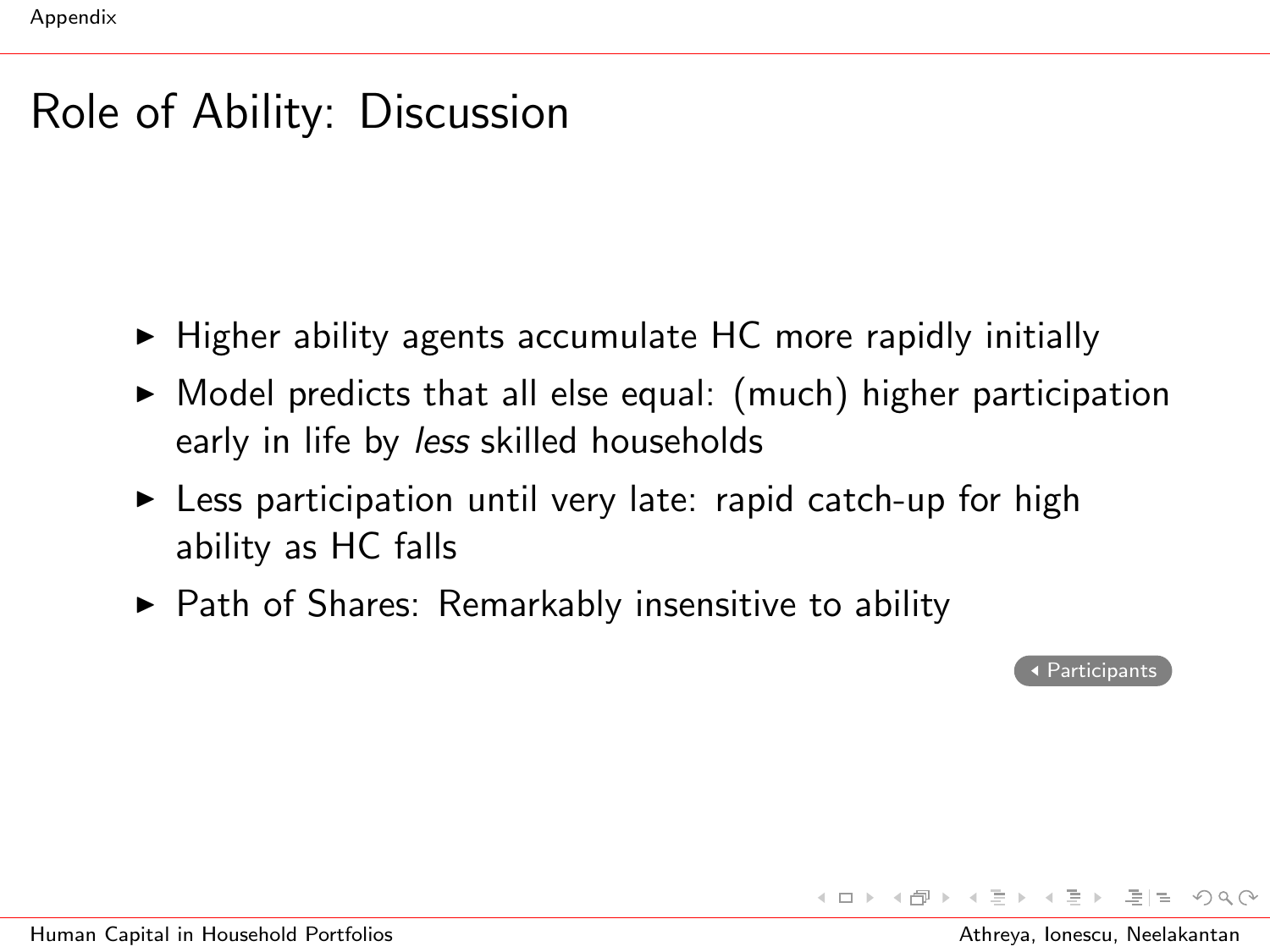#### Data

- $\blacktriangleright$  Household-level data from U.S. Survey of Consumer Finances (SCF) – not a panel
- $\blacktriangleright$  Household Stock Market Participation Rate by Cohort (SCF)



[Human Capital in Household Portfolios](#page-0-0) Athreya, Ionescu, Neelakantan

 $\exists \exists \Rightarrow \land \land \land$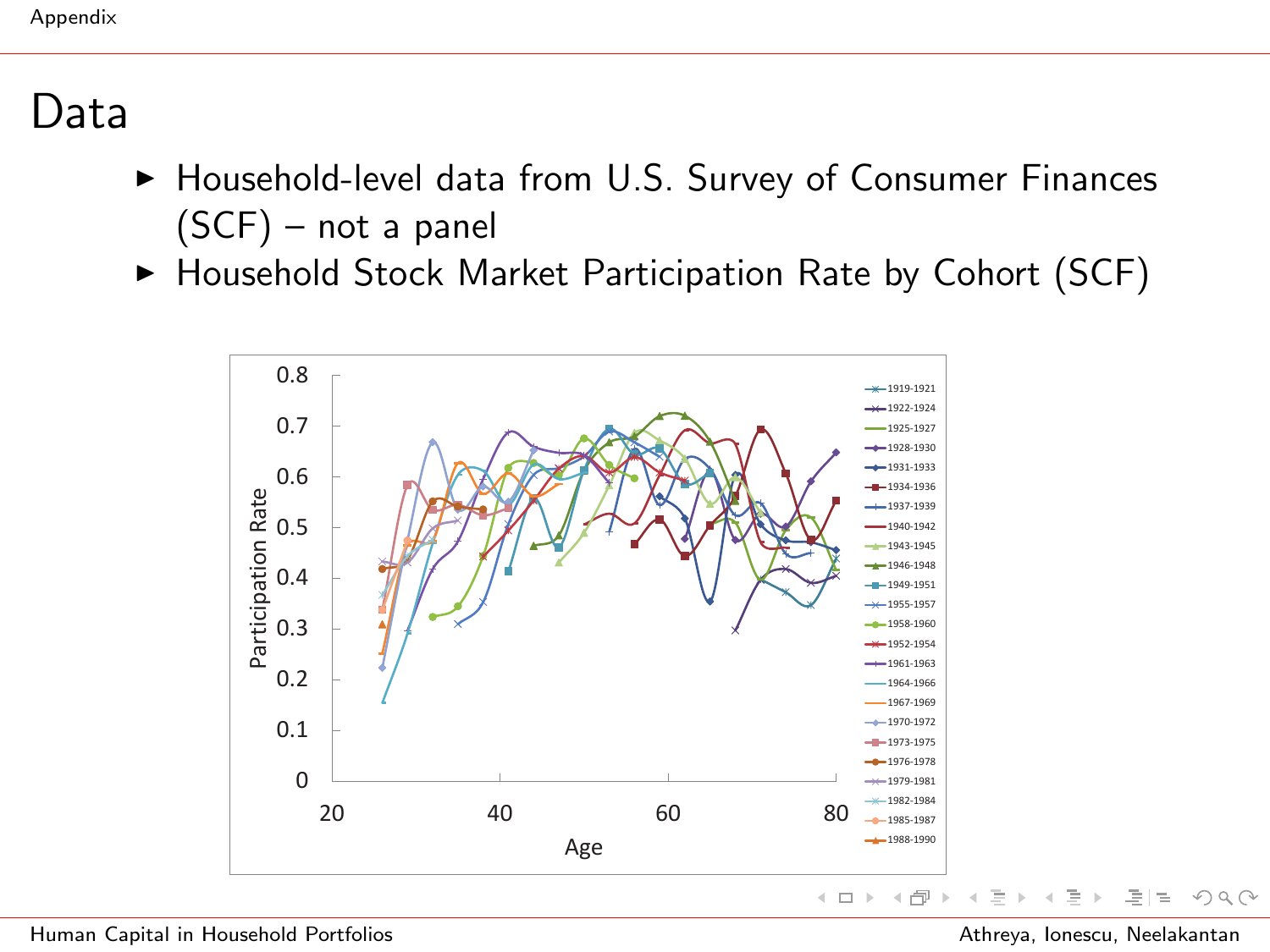#### Estimation strategy

- <span id="page-39-0"></span>► Follows Poterba Samwick (1997)
- $\triangleright$  Each successive cross-sectional survey will include a random sample of a cohort if the number of observations is sufficiently large.
- $\triangleright$  Using summary statistics about the cohort from each cross section, a time series that describes behavior as if for a panel can be generated.
- $\triangleright$  Use standard Probit regression (excluding time effects) to estimate participation rates.
- $\triangleright$  Use standard OLS to estimate share of stocks conditional on participation.

**[Introduction](#page-1-1)**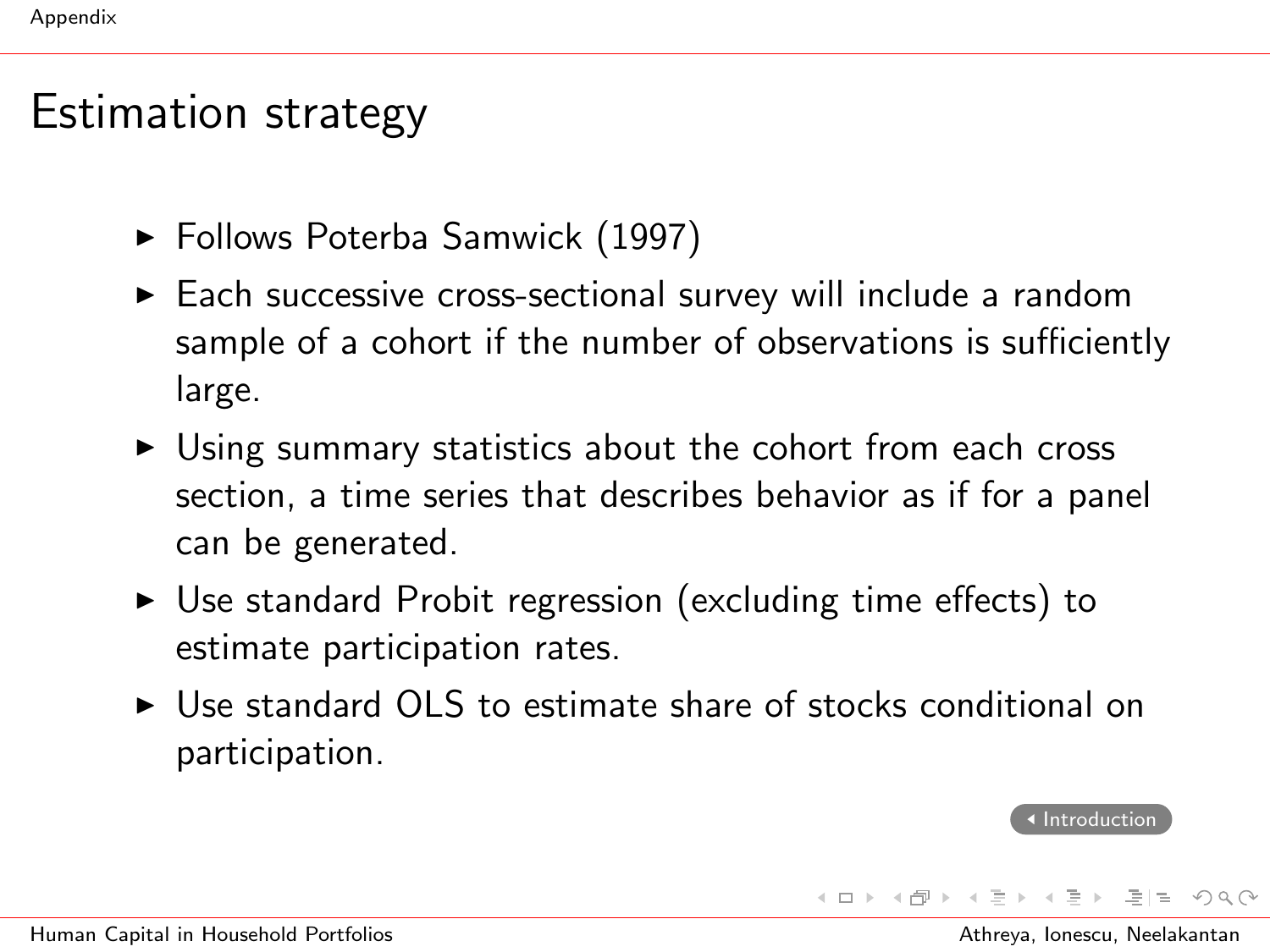#### Estimation: Participation

$$
S_i^* = \alpha + \sum_{n=2}^{21} \beta_n age_{i,n} + \sum_{m=2}^{24} \gamma_m cohort_{i,m} + \epsilon_i
$$

 $\blacktriangleright$   $S_i = 1$  if  $S_i^* > 0$  and 0 otherwise

- $\triangleright$  age<sub>i,n</sub>: dummy variable indicating whether age of household head lies in one of 19 age categories ranging from 23–25 to 77–79
- $\triangleright$  cohort<sub>i,m</sub>: dummy variable indicating whether household head belongs to one of 24 cohorts in the range 1919–1921 to 1988–1990.

**[Introduction](#page-1-1)** 

→ 伊 → → ミ → → ヨ → ヨ ヨー つんぐ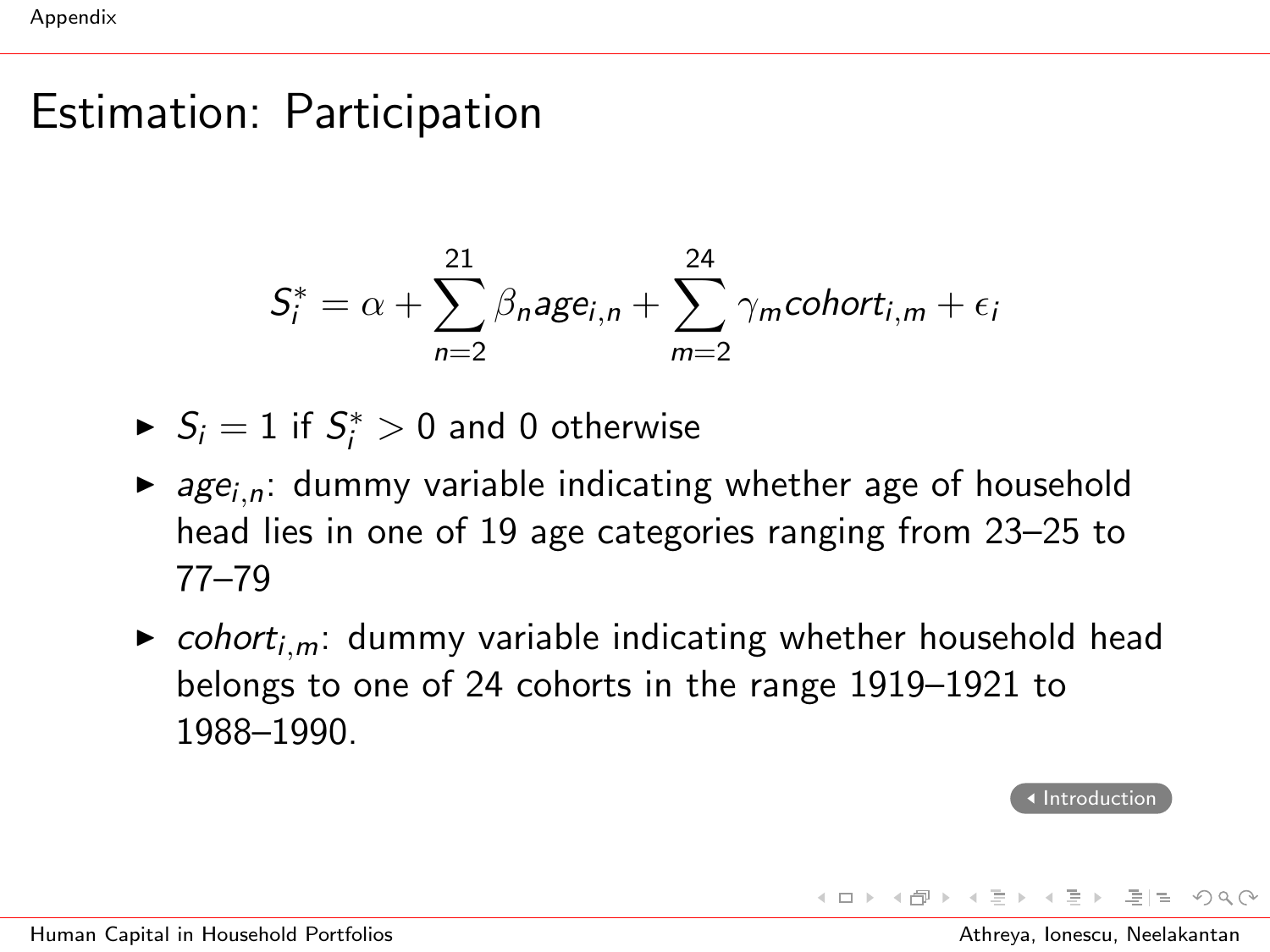## Estimation: Shares

$$
Y_i = \alpha + \sum_{n=2}^{21} \beta_n age_{i,n} + \sum_{m=2}^{24} \gamma_m cohort_{i,m} + \epsilon_i
$$

$$
\blacktriangleright \ \ Y_i = \ln \frac{\frac{s}{s+b}}{1 - \frac{s}{s+b}}
$$

$$
\blacktriangleright
$$
 s: Risky assets

 $\triangleright$  b: Risk-free assets

[Introduction](#page-1-1)

K ロ ▶ K 御 ▶ K 君 ▶ K 君 ▶ [唐] # 19 9 Q @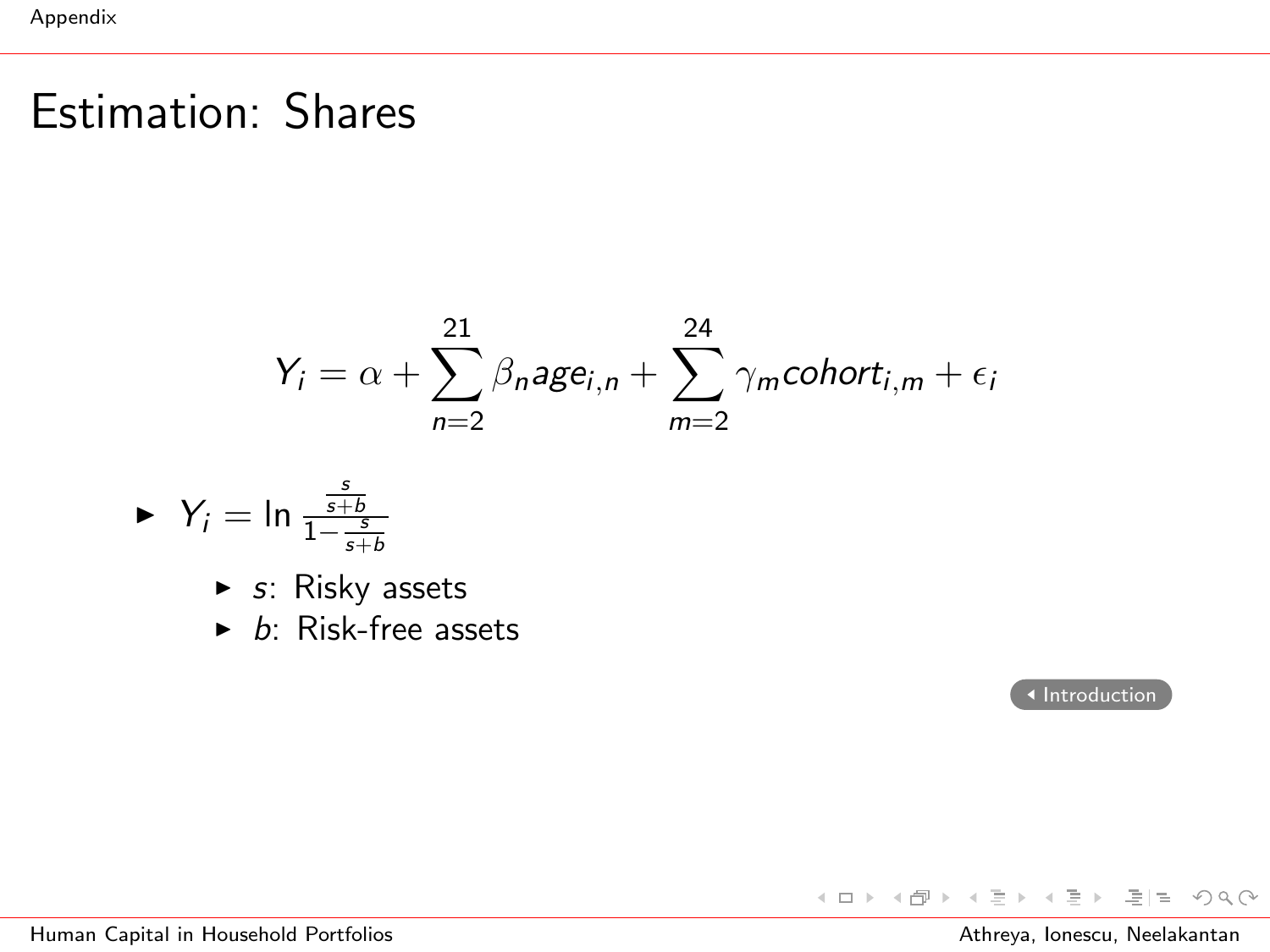## Calibration of the Initial Distribution (a,h)

- <span id="page-42-0"></span> $\triangleright$  We use a parametric approach: joint log-normal distribution characterized by the vector of parameters  $\gamma = (\mu_a, \sigma_a, \mu_b, \sigma_b, \rho_{ab})$ 
	- Find  $\gamma$  that solves

$$
\min_{\gamma} \left( \sum_{j=1}^{J} |log(m_j/m_j(\gamma))|^2 + |log(g_j/g_j(\gamma))|^2 + |log(d_j/d_j(\gamma))|^2 \right)
$$

 $\blacktriangleright$  The model produces  $\rho_{ab} = 0.65$ .

[Calibration](#page-10-1)

 $A \equiv b$   $\equiv$   $\equiv$   $\cap$   $\cap$   $\cap$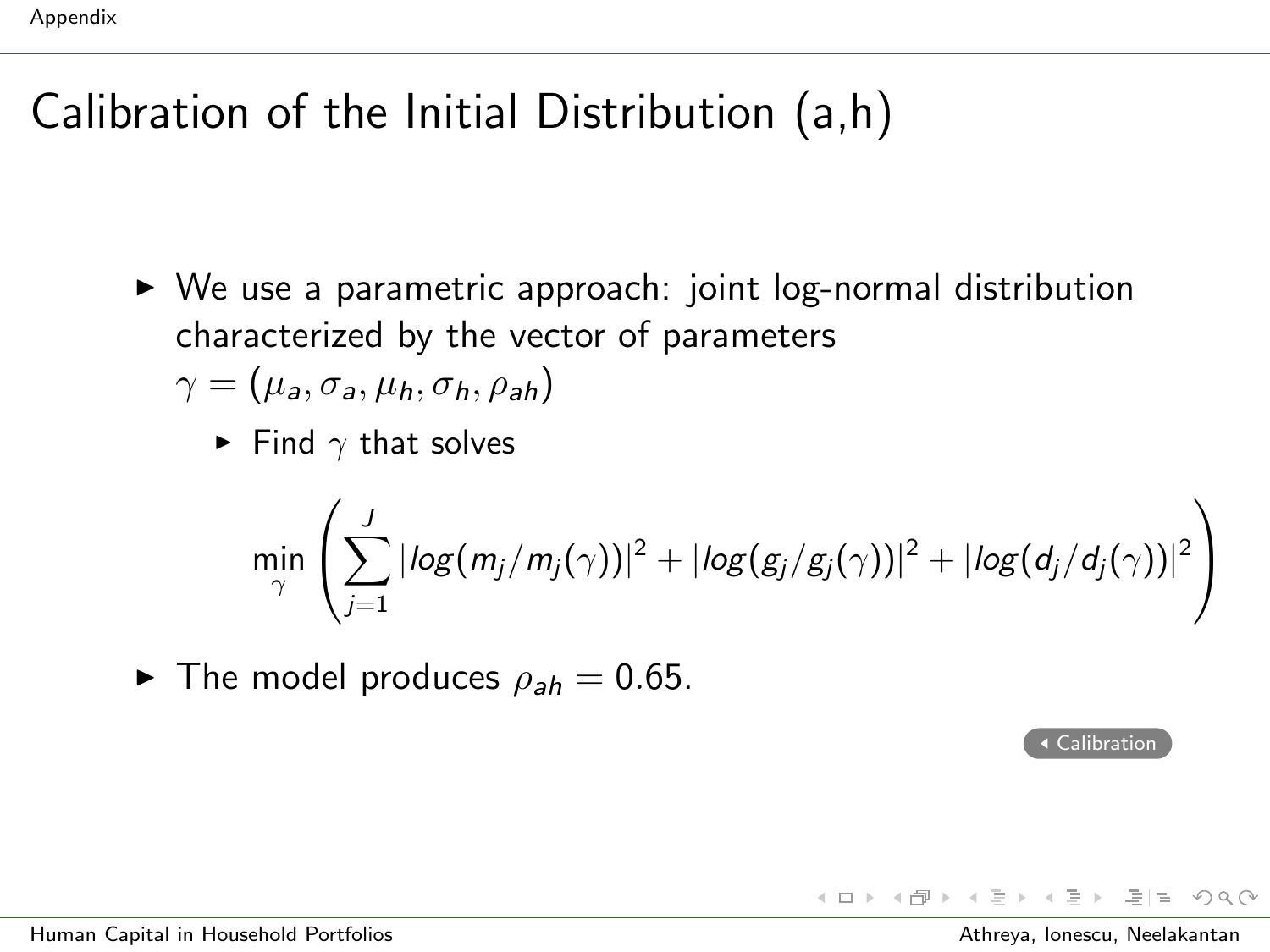## Earnings Data

- <span id="page-43-0"></span> $\triangleright$  We compute 102 statistics of age-earnings profiles from the CPS for 1969-2002 family files for heads of household using a synthetic cohort approach
- $\triangleright$  We obtain mean real earnings, inverse skewness, and Gini of individuals of type  $(j)$  by averaging over the earnings of household heads between the ages of  $j - 2$  and  $j + 2$  for the appropriate year

[Calibration](#page-10-1)

 $E \rightarrow A E + E + A \Omega$